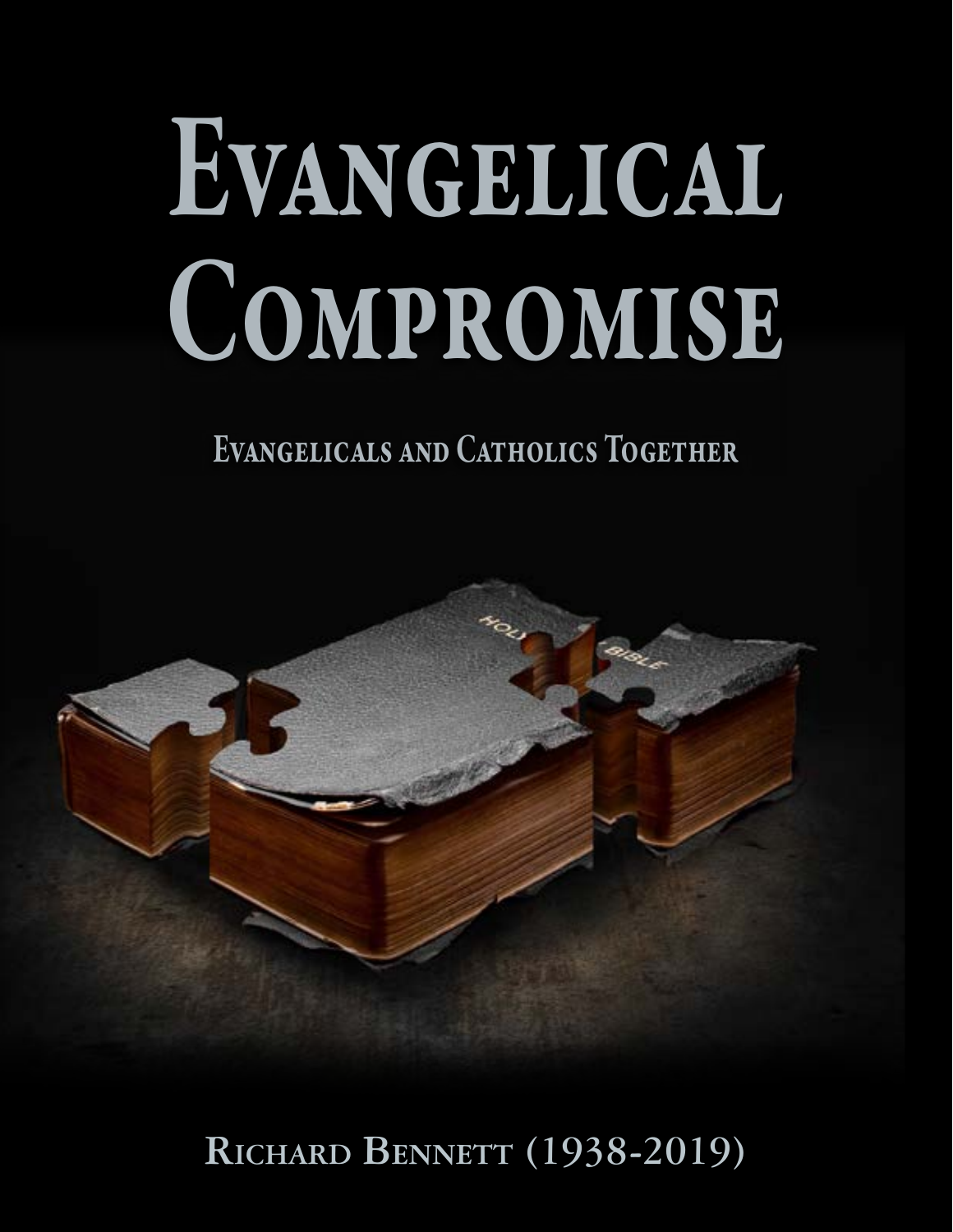# EVANGELICAL COMPROMISE

# Contents

|  | 1. Introduction                      |  |
|--|--------------------------------------|--|
|  |                                      |  |
|  |                                      |  |
|  | 2. Doctrinal Errors                  |  |
|  |                                      |  |
|  |                                      |  |
|  |                                      |  |
|  |                                      |  |
|  |                                      |  |
|  | 3. Bogus Defenses of Compromise      |  |
|  |                                      |  |
|  |                                      |  |
|  | 4. Devastating Effects of Compromise |  |
|  |                                      |  |
|  |                                      |  |
|  | 5. Warnings                          |  |
|  |                                      |  |
|  |                                      |  |
|  |                                      |  |
|  |                                      |  |
|  |                                      |  |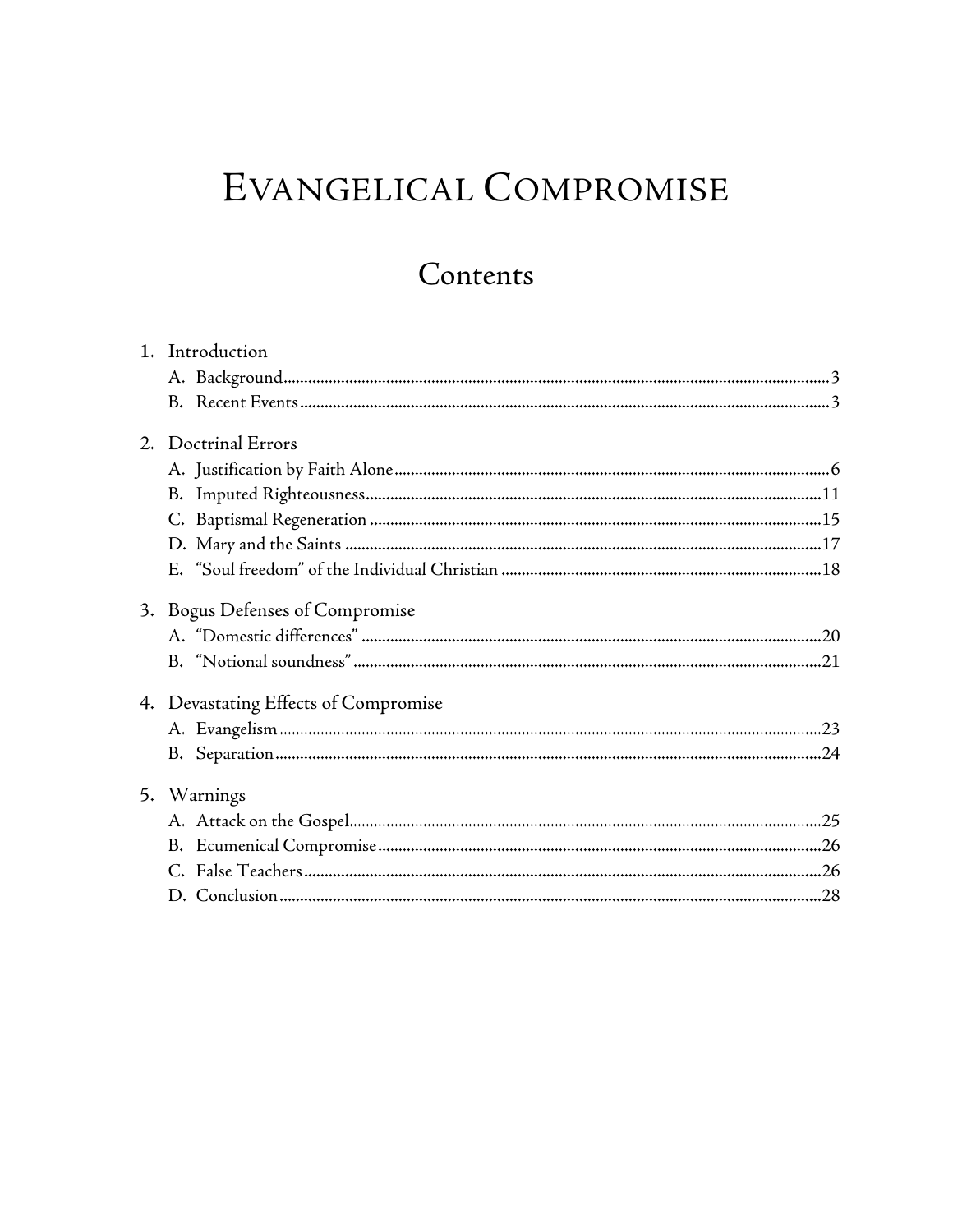© Copyright 2020 Chapel Library: annotations and compilation. Printed in the USA. Original text is from two articles: "ECT: Evangelical Sell Out" and "ECT II: The Alignment of New Evangelicals with Catholicism," both used by permission and available at *www.BereanBeacon.org*. Unless otherwise noted, all Scripture quotations are from the King James Version. Chapel Library does not necessarily agree with all the doctrinal positions of the authors it publishes. Permission is expressly granted to reproduce this material by any means, provided

- 1) you do not charge beyond a nominal sum for cost of duplication, and
- 2) this copyright notice and all the text on this page are included.

Chapel Library sends Christ-centered materials from prior centuries worldwide without charge, relying entirely upon God's faithfulness. We therefore do not solicit donations, but we gratefully receive support from those who freely desire to give.

Worldwide, please download material without charge from our website, or contact the international distributor as listed there for your country.

In North America, for additional copies of this booklet or other Christ-centered materials from prior centuries, please contact

#### CHAPEL LIBRARY 2603 West Wright Street Pensacola, Florida 32505 USA

*Phone: (850) 438-6666* • *Fax: (850) 438-0227 [chapel@mountzion.org](mailto:chapel@mountzion.org)* • *[www.ChapelLibrary.org](http://www.mountzion.org/)*

Please see also *From Tradition to Truth* (the author's personal testimony) and *The Roman Catholic – Lutheran Accord*, both by Richard Bennett; *Doctrine and Devotion* by Ernest C. Reisinger (1919-2004); *The Doctrine of Justification* by Arthur W. Pink (1886-1952); and Free Grace Broadcaster 191, *Imputed Righteousness*—all available from Chapel Library. The *FGB* is a quarterly digest of six to ten messages from prior centuries, all on one theme, with a different theme each issue. Request a subscription

- worldwide, free eBook sent via email:
	- *[www.ChapelLibrary.org/subscriptions/](http://www.chapellibrary.org/broadcaster/fgb-subscriptions/)*
- in North America, free printed copy sent via mail: write Chapel Library
- in a country with an international distributor, printed copy sent via mail; write to them directly: *[www.ChapelLibrary.org/about/distributors/](http://www.chapellibrary.org/broadcaster/fgb-distributors/)*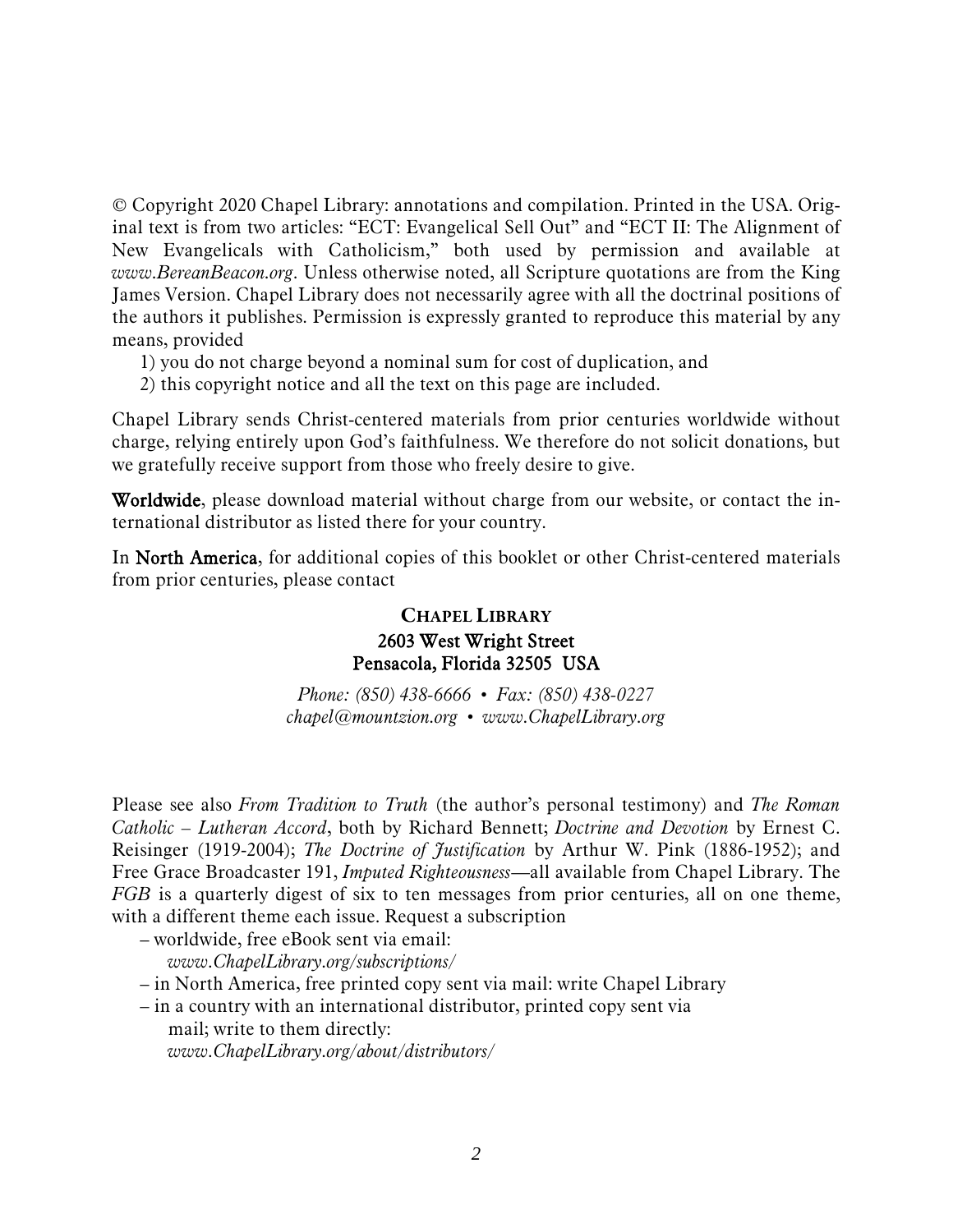# EVANGELICAL COMPROMISE

# <span id="page-3-0"></span>1. Introduction

#### <span id="page-3-1"></span>A. Background

Die-hard positions on certain fundamental issues have not changed in literally the last thousand years. According to the teaching authority of the Roman Catholic Church, the final authority is the Pope and papal authority. In the Roman Catholic sys-tem, a person purportedly<sup>[1](#page-3-3)</sup> is saved by grace plus one's own good works, plus one's alleged "inner holiness." Further, Catholics are taught to worship and to pray to God, to Mary, and to their "saints."

The biblical position on these issues, clearly enunciated by  $16<sup>th</sup>$  century Refor-mation<sup>[2](#page-3-4)</sup> leaders, is diametrically<sup>[3](#page-3-5)</sup> opposed to the Roman Catholic position. Biblically, the final spiritual authority is the Bible only. A person is saved before the Holy God only by grace—only through faith—only in Christ—and to God alone be the glory. And Mary is respected for her role as the earthly mother of Jesus, but not worshipped.

Yet literally for the last thousand years, in spite of the wonderfully increased availability of the Bible and in spite of the Reformation—which brought these crucial issues to the critical attention of the Roman Catholic Church—the Roman Catholic position has not changed, Vatican Council II<sup>[4](#page-3-6)</sup> notwithstanding.

#### <span id="page-3-2"></span>B. Recent Events

 $\overline{a}$ 

The first and second National Evangelical Anglican Conferences that met at Keele and Nottingham in the UK in 1967 and 1977, respectively, were primed to launch, and further, the new policy of Anglican evangelicals<sup>[5](#page-3-7)</sup> towards ecumenism.<sup>[6](#page-3-8)</sup> There was a new

<span id="page-3-3"></span><sup>&</sup>lt;sup>1</sup> **purportedly** – supposedly.

<span id="page-3-4"></span><sup>&</sup>lt;sup>2</sup> **Reformation** – Protestant Reformation of the 16th century led by Luther, Calvin, Zwingli, Knox, and many others, which sought a return from some of the erroneous beliefs and practices of the Roman Catholic Church to the truths of the Bible.

<span id="page-3-5"></span><sup>3</sup> **diametrically opposed** – absolutely opposed.

<span id="page-3-6"></span><sup>4</sup> **Vatican Council II** – the Second Ecumenical Council of the Vatican, commonly known as the Second Vatican Council or Vatican II. It met under Pope John XXIII and Pope Paul VI from 1962 to 1965, and addressed relations between the Catholic Church and the modern world, including ecumenical efforts towards dialogue with other religions.

<span id="page-3-7"></span><sup>5</sup> **evangelicals** – Christians who hold to the principles of the gospel of Jesus Christ: the Bible as the sole source of religious authority (2Ti 3:16), and salvation only through personal spiritual regeneration (the new birth; Joh 3:3-8) by faith alone in Christ alone (Eph 2:8-9).

<span id="page-3-8"></span><sup>6</sup> **ecumenism** – belief that doctrinal differences, even errors, should be overlooked in favor of establishing a unity among different denominations.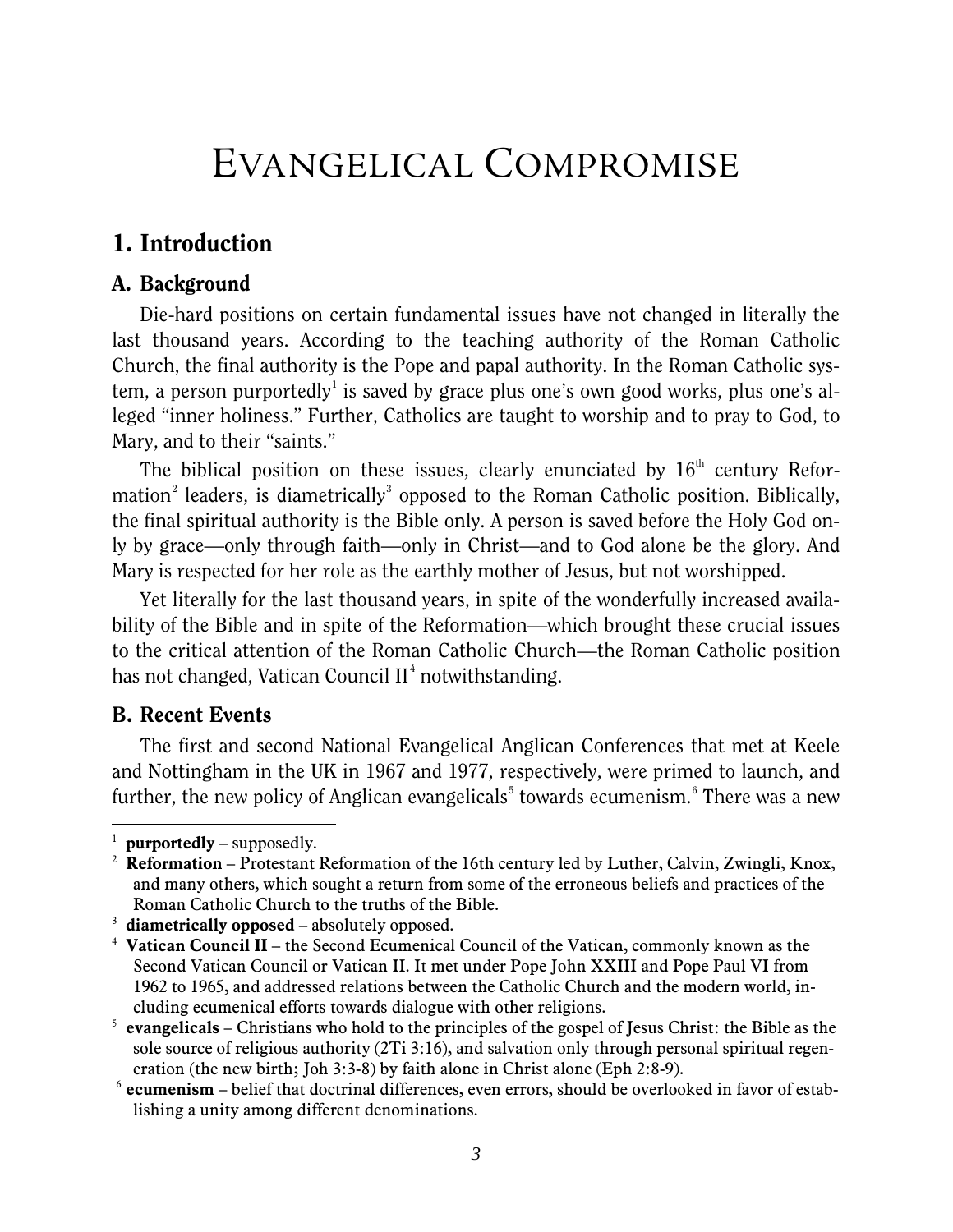desire on the part of these evangelicals to be united with their more ritualistic Anglican counterparts, who are essentially Roman Catholic in belief and practice, and liberals who believe in a fallible<sup>[7](#page-4-0)</sup> Bible. Leading evangelicals, such as John Stott $^{\rm 8}$  $^{\rm 8}$  $^{\rm 8}$  and J. I. Pack-er,<sup>[9](#page-4-2)</sup> endorsed the statements from these conferences and, in so doing, set aside gospel<sup>[10](#page-4-3)</sup> truth in favor of accepting fellow Anglicans as true brothers and sisters in Christ. John Stott, who chaired the first conference at Keele, made clear that the conference was accepting not only Anglo-Catholics and liberals, but Roman Catholics also, when he said,

All who confess the Lord Jesus Christ as God and Saviour according to the Scriptures and therefore seek together to fulfill their common calling to the glory of one God— Father, Son, and Holy Spirit—have a right to be treated as Christians; and it is on this basis that we wish to talk with them.

The conference at Nottingham went further than Keele, giving the compromise already proclaimed a complete seal of approval. Nottingham also endorsed and praised the Charismatic movement<sup>[11](#page-4-4)</sup> and is remembered for David Watson's reference to the Reformation as "one of the greatest tragedies that ever happened to the church."

The most drastic departure from true evangelicalism, however, took place in the USA in 1994, some seventeen years after the Nottingham Conference. At the end of March 1994, a group of twenty leading evangelicals and twenty leading Roman Catholics produced a document entitled *Evangelicals and Catholics Together: The Christian Mission in the Third Millennium* (ECT).

The two main instigators of this carefully planned ecumenical thrust were Charles Colson,<sup>[12](#page-4-5)</sup> a leading evangelical, and Richard John Neuhaus,<sup>[13](#page-4-6)</sup> a Lutheran pastor turned

<span id="page-4-1"></span><span id="page-4-0"></span><sup>7</sup> **fallible** – capable of error.

<sup>8</sup> **John Stott** (1921-2011) – English Anglican priest and theologian, noted as a leader of the worldwide evangelical movement. He was one of the principal authors of the Lausanne Covenant in 1974.

<span id="page-4-2"></span><sup>9</sup> **J. I. Packer** (b. 1926) – English-born Canadian evangelical theologian in the low-church Anglican and Calvinist traditions. He served as Professor of Theology at Regent College in Vancouver, British Columbia. Author of many books, including the classic *Knowing God*.

<span id="page-4-3"></span><sup>&</sup>lt;sup>10</sup> gospel – the good news of salvation by grace through faith in the substitutionary sacrifice of Jesus Christ at the cross of Calvary for the sins of His people (2Co 5:21)—by God's grace alone, through faith alone, in Christ alone.

<span id="page-4-4"></span><sup>11</sup> **Charismatic movement** – international trend among historically mainstream Christian congregations adopting beliefs and practices similar to Pentecostalism, which places special emphasis on a direct personal experience of God through "baptism with the Holy Spirit," in which one receives the gift of speaking in unknown tongues and other extraordinary manifestations.

<span id="page-4-5"></span><sup>12</sup> **Charles (Chuck) Colson** (1931-2012) – American lawyer and Christian leader; Special Counsel to President Richard Nixon (1969-1970); became an evangelical Christian in 1973; founded Prison Fellowship International.

<span id="page-4-6"></span><sup>13</sup> **Richard John Neuhaus** (1936-2009) – prominent Canadian American Christian writer and cleric, first in the Lutheran Church and later as a Roman Catholic priest. Born in Canada, he later natu-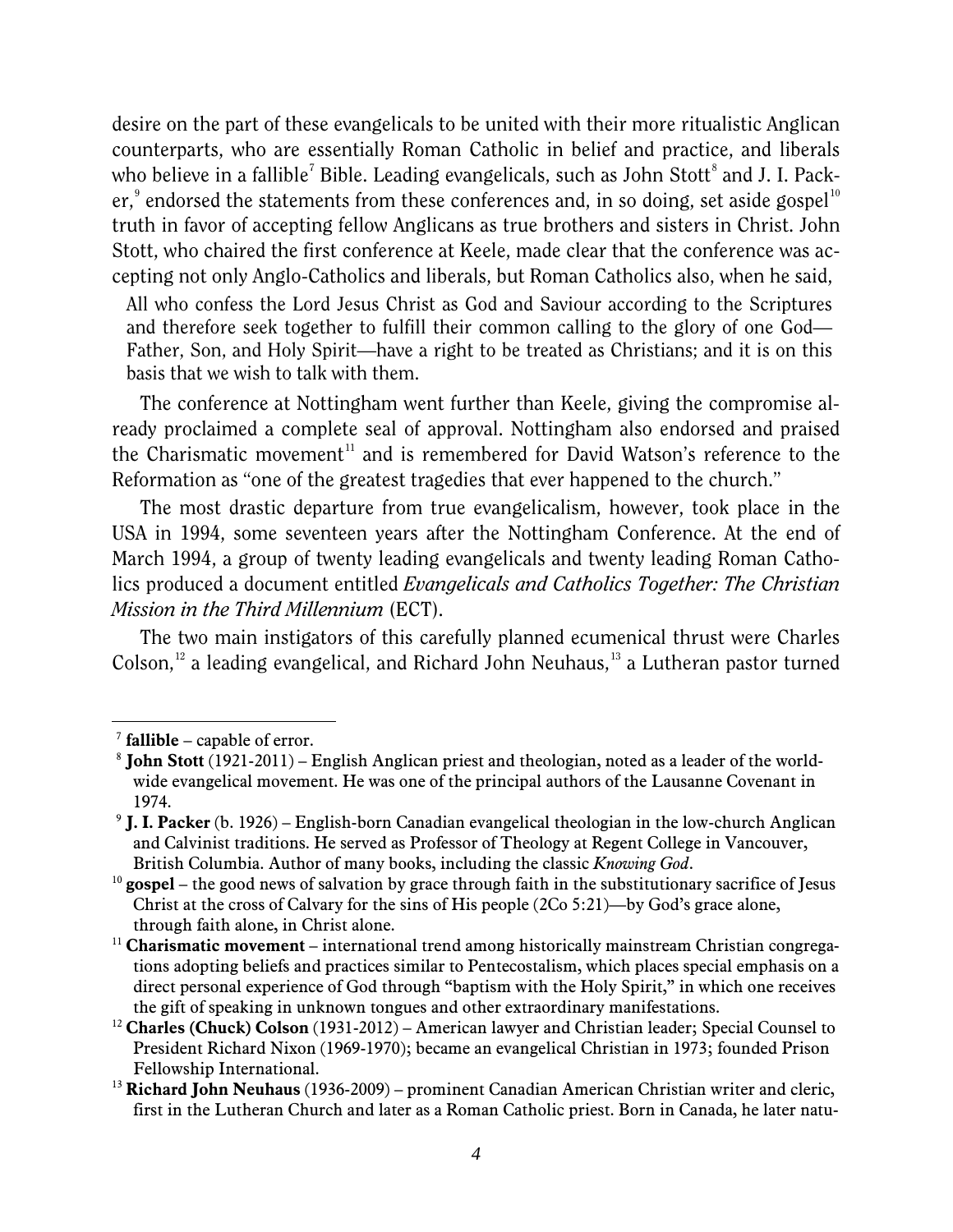Roman Catholic priest. The specific task was begun in September 1992. Larry Lewis of the Home Mission Board of the Southern Baptist Convention, Jesse Miranda of Assemblies of God, John White of Geneva College and the National Association of Evangelicals, and others, including two Jesuits (Avery Dulles and Juan Diaz-Vilar), joined Colson and Neuhaus in the writing process. All of this was under the watchful eye of Cardinal Idris Cassidy, the head of the Pontifical Council for Promoting Christian Unity, who Richard Neuhaus said had given "very active support throughout the process." The evangelical signers included J. I. Packer, Bill Bright of Campus Crusade for Christ, Mark Noll of Wheaton College, and Pat Robertson of the 700 Club. Roman Catholic signers included such well-known figures as Cardinal John O'Connor (now deceased), Archbishop Sevilla, Archbishop Stafford, and Bishop Francis George (now Archbishop of Chicago).

Since the professed purpose of the document is to encourage unity to meet presentday social issues—such as abortion, pornography, and homosexuality—what naturally emerges from *ECT* is, in the words of Galatians 1, "another gospel." Although this "gospel" may be acceptable to those who wish to add their good works to the grace of God, it is, nevertheless, a frontal assault on the Reformation, on five hundred years of conservative evangelical doctrine, on evangelical missions in Roman Catholic nations, and on the doctrine of biblical authority.

A person calling himself evangelical professes to be committed to the gospel of Christ as proclaimed in Scripture. The true gospel demands separation from all who teach another gospel. Without such separation the name *evangelical* signifies nothing. As the apostle declared,

But though we, or an angel from heaven, preach any other gospel unto you than that which we have preached unto you, let him be accursed. As we said before, so say I now again, if any man preach any other gospel unto you than that ye have received, let him be accursed (Gal 1:8-9).

This "New Evangelicalism,"<sup>[14](#page-5-0)</sup> which willingly compromises with and accommodates *another gospel*, has gained ground everywhere, beginning in the early 1960s. Since then, the evangelical world has changed beyond recognition.<sup>[15](#page-5-1)</sup>

ralized as a United States citizen. Longtime editor of the Lutheran Forum magazine and founder of the monthly *First Things*.

<span id="page-5-0"></span><sup>14</sup> **New Evangelicalism** – not a common term, but used in this text for those evangelicals who have embraced the ecumenism of *ECT* and compromised their separation from erroneous Roman Catholic doctrine in the name of promoting cooperation and unity.

<span id="page-5-1"></span><sup>15</sup> See a fuller report in *Evangelicalism Divided* by Iain Murray (Edinburgh, Scotland; Carlisle, Pennsylvania: Banner of Truth Trust, 2000).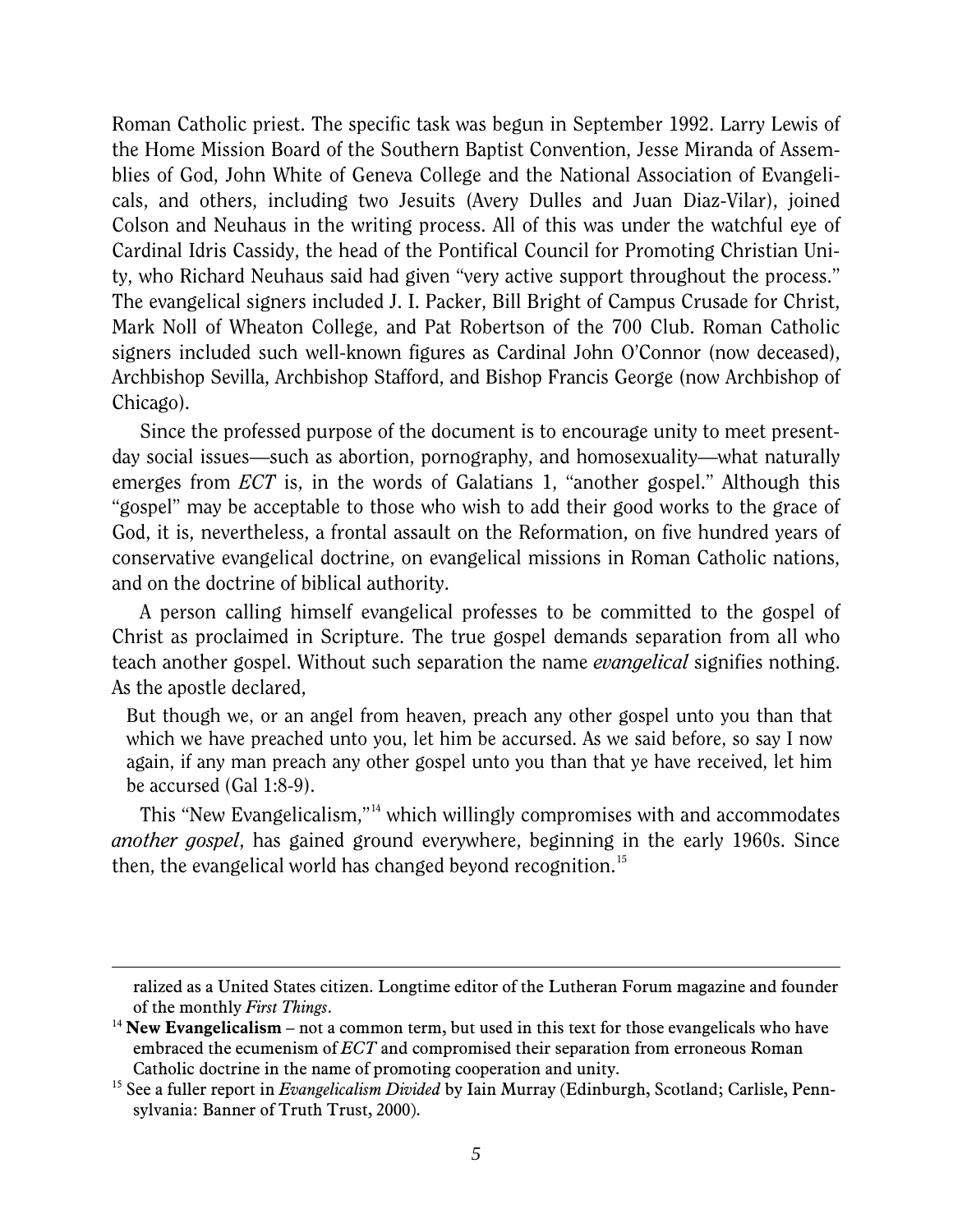## <span id="page-6-0"></span>2. Doctrinal Errors

Evangelicals throughout the centuries have maintained that justification<sup>[16](#page-6-2)</sup> is by faith, and faith alone. Through justification by faith alone, sinful human beings are, in Christ, made right before the all-holy God. So, for example, the *Thirty-Nine Articles*[17](#page-6-3) of the Church of England declared in Article 11*,* 

We are accounted righteous before God, only for the merit of our Lord and Saviour Jesus Christ by faith, and not for our own works or deservings: Wherefore, that we are jus-tified by faith only is a most wholesome doctrine, and very full of comfort.<sup>[18](#page-6-4)</sup>

Justification itself is a judicial declarative act on the part of God alone. By it, He declares that only is a man perfectly just in Christ. His judicial declarative act is not based on anything within a man, but rather it is based solely and wholly upon the righteous life and sacrificial death of the Lord Jesus Christ. Our Savior lived a perfect life and paid the just penalty for sins upon the cross. Historically, evangelicals have agreed with the apostle Paul: "to him that worketh not, but believeth on him that justifieth the ungodly, his faith is counted for righteousness" (Rom 4:5).

The following issues from *ECT* will be addressed in this summary:

- A. Justification by faith alone versus "living faith"
- B. Imputed righteousness versus "conferred" justification
- C. Biblical regeneration versus baptismal regeneration
- D. Devotion to Mary and the Saints
- E. "Soul freedom" of the individual Christian

#### <span id="page-6-1"></span>A. Justification by Faith Alone

#### *1) Conversion*

 $\overline{a}$ 

In *ECT* Section V, "We Witness Together," the document makes a statement concerning what it considers conversion $19$  to be:

<span id="page-6-2"></span><sup>&</sup>lt;sup>16</sup> iustification – Iustification is an act of God's free grace, wherein He pardons all our sins (Rom 3:24; Eph 1:7), and accepts us as righteous in His sight (2Co 5:21)—only for the righteousness of Christ imputed to us (Rom 5:19) and received by faith alone (Gal 2:16; Phi 3:9). (*Spurgeon's Catechism*, Q. 32) See Free Grace Broadcaster 187, *Justification*; both available from CHAPEL LIBRARY.

<span id="page-6-3"></span><sup>&</sup>lt;sup>17</sup> **Thirty-Nine Articles** – confession of faith of the Church of England and the Episcopal Church, formulated in the Canterbury Convocation in 1563.

<span id="page-6-4"></span><sup>&</sup>lt;sup>18</sup> Also maintained in *The Westminster Confession of Faith, 1646; The London Baptist Confession of Faith, 1689* (available from CHAPEL LIBRARY)*; The Philadelphia Confession of Faith, as adopted by The Baptist Association, 1742;* and others.

<span id="page-6-5"></span><sup>&</sup>lt;sup>19</sup> **conversion** – initial turning from sin and self to God by faith in Jesus Christ, the fruit of the regenerating work of the Holy Spirit. Conversion is a result of God's work upon men's souls and is immediately manifest in repentance and faith. Once a person is converted, while he is still far from perfect and has great need for spiritual growth and sanctification, there is a definable differ-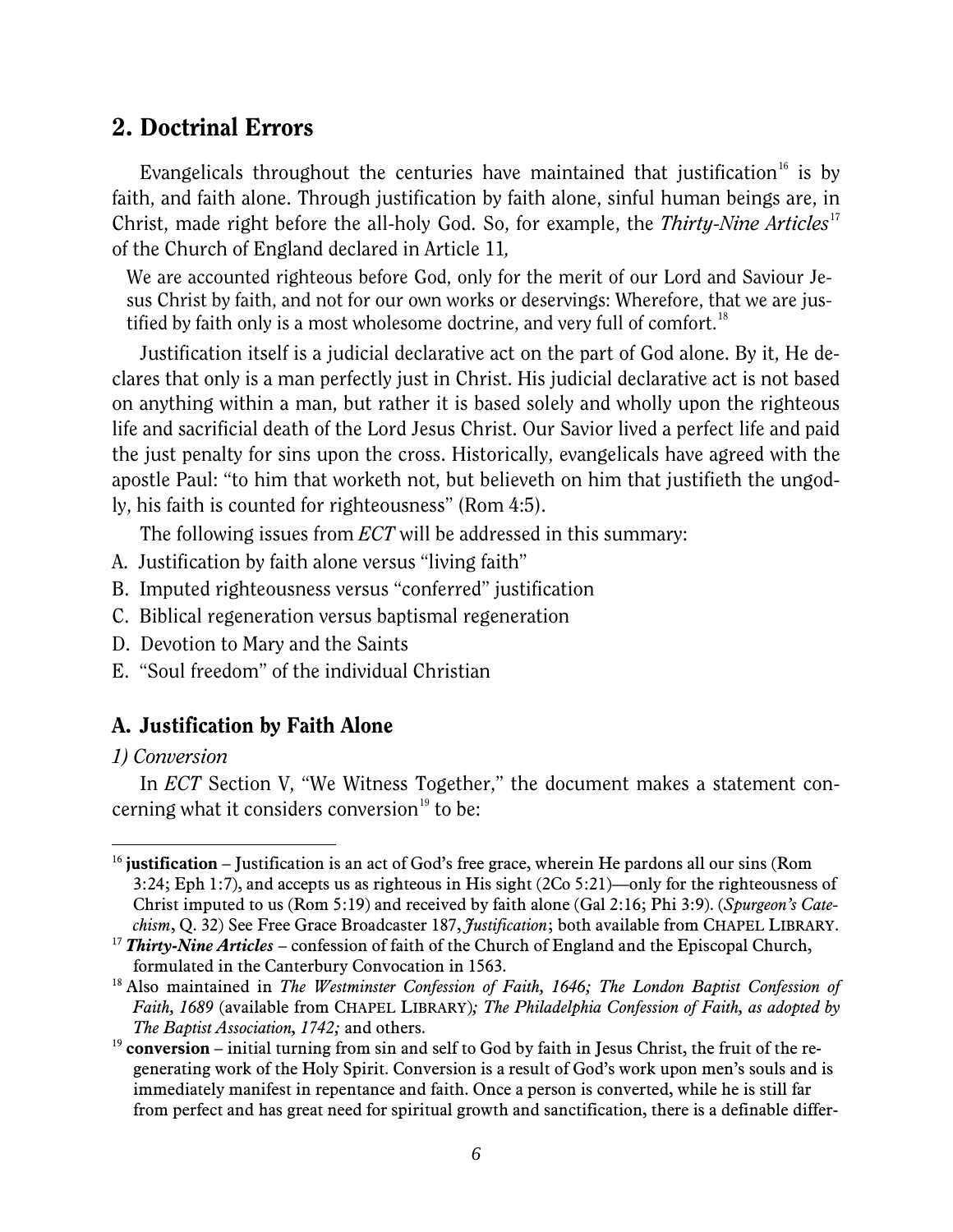It should be clearly understood between Catholics and evangelicals that Christian witness is of necessity aimed at conversion. Authentic conversion is—in its beginning, in its end, and all along the way—conversion to God in Christ by the power of the Spirit. In this connection, we embrace as our own the explanation of the "Baptist and Roman Catholic International Conversation" (1988):

"Conversion is turning away from all that is opposed to God, contrary to Christ's teaching, and turning to God, to Christ the Son, through the work of the Holy Spirit. It entails a turning from the self-centeredness of sin to faith in Christ as Lord and Savior. Conversion is a passing from one way of life to another new one, marked with the newness of Christ. It is a continuing process so that the whole life of a Christian should be a passage from death to life, from error to truth, from sin to grace. Our life in Christ demands continual growth in God's grace. Conversion is personal but not private. Individuals respond in faith to God's call, but faith comes from hearing the proclamation of the Word of God, and is to be expressed in the life together in Christ that is the church." By preaching, teaching, and life example, Christians witness to Christians and non-Christians alike. We seek and pray for the conversion of others, even as we recognize our own continuing need to be fully converted.<sup>[20](#page-7-0)</sup>

*2) The conversion "process"*

 $\overline{a}$ 

This confuses the sanctification process<sup>[21](#page-7-1)</sup> with conversion. But what is really at stake here is not growth in the Christian life or sanctification, but rather "witnessing" or evangelization. What is described by *ECT* as "witnessing" is actually the Roman Catholic grace plus works "process" towards the goal of salvation, which goal the Roman Catholic never reaches in his lifetime. In fact, the Roman Catholic Council of Trent<sup>[22](#page-7-2)</sup> condemns the true biblical evangelical faith:

Canon 12 "If anyone shall say that justifying faith is nothing else than confidence in the divine mercy which remits sins for Christ's sake, or that it is this confidence alone by which we are justified: let him be anathema [cursed]."<sup>[23](#page-7-3)</sup>

This canon has never been revoked! Further, Vatican Council II ratified the decrees of the Council of Trent formally. How can the New Evangelical signatories to the *ECT*

ence in his spiritual condition, heart response to God, and lifestyle. He has not only begun an incremental process of change, but has indeed "passed from death unto life," and "all things have become new" (1Jo 3:14; 2Co 5:17). See Free Grace Broadcaster 195, *Conversion*.

<span id="page-7-0"></span><sup>&</sup>lt;sup>20</sup> Evangelicals and Catholics Together, section V; 21.

<span id="page-7-1"></span><sup>21</sup> **sanctification process** – the Christian's daily becoming more holy and set apart from the world by repentance, the mortification of sin, and increasing love for Christ.

<span id="page-7-2"></span><sup>22</sup> **Council of Trent** – Roman Catholic Church council (1545-1563) called by Pope Paul III to respond to the need for reform in light of the Protestant Reformation, and to control the spread of Protestantism. It did make some reforms, but installed as Roman doctrine the supremacy of the pope and the whole system of salvation by meritorious works and keeping the seven Roman sacraments.

<span id="page-7-3"></span><sup>23</sup> Henry Denzinger, *The Sources of Catholic Dogma*, translated by Roy J. Deferrari from *Enchiridion Symbolorum*, 13th ed. (B. Herder Book Co., 1957), 822.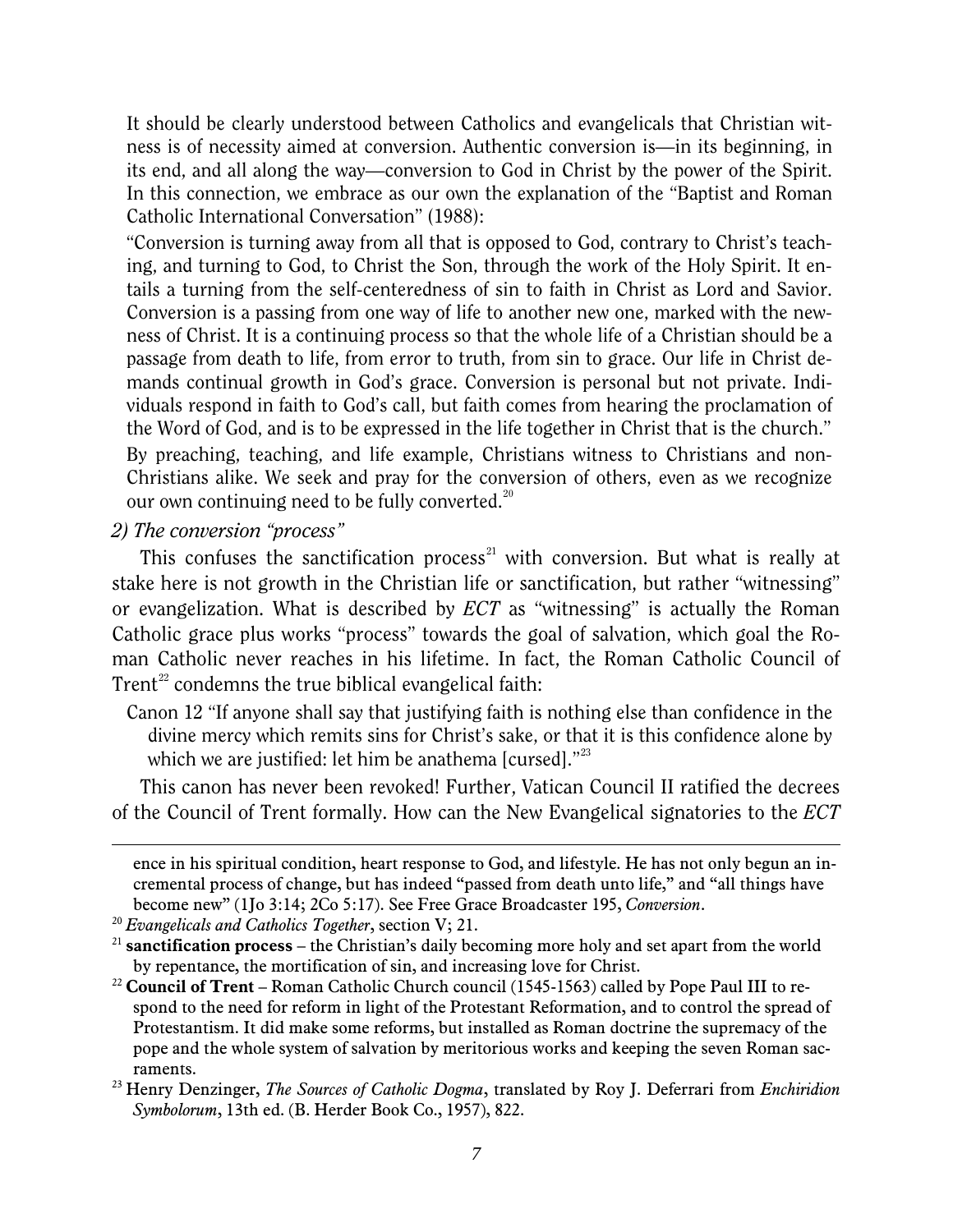endorse such language as "recogniz[ing] our own continuing need to be fully converted" and remain evangelical? With whom have the Roman Catholic signers made an agreement?

The declaration that the New Evangelical signatories have embraced is typical of Roman Catholic statements whereby conversion—being made right with the Holy God—is not a one-time sovereign act of God, but rather a process in which man needs the help of God's grace. Officially, the *Catechism of the Catholic Church* (1994) teaches,

Para. 1435 "Conversion is accomplished in daily life by gestures of reconciliation, concern for the poor, the exercise and defense of justice and right, by the admission of faults to one's brethren, fraternal correction, revision of life, examination of conscience, spiritual direction, acceptance of suffering, endurance of persecution for the sake of righteousness. Taking up one's cross each day and following Jesus is the sur-est way of penance."<sup>[24](#page-8-0)</sup>

When one leaves biblical truth and begins to look on salvation as a process, the focal point will always be on man's experience—and not on the objective finished work of Christ on the cross. In Ephesians 2:8-9, the sovereign grace of God is exalted—and the faith through which it is received is so minimized as to be "not of yourselves: it is the gift of God: Not of works, lest any man should boast." A straight quotation of these verses is not given in the document.

The biblical message is definitely not "process conversion" or "journey theology." These are instead quite similar to what the Roman Church herself endorses in Hinduism and in Buddhism. Vatican Council II states,

In Hinduism men explore the divine mystery and express it both in the limitless riches of myth and the accurately defined insights of philosophy. They seek release from the trials of the present life by ascetical practices, profound meditation, and recourse to God in confidence and love. Buddhism in its various forms testifies to the essential inadequacy of this changing world. It proposes a way of life by which man can, with confidence and trust, attain a state of perfect liberation and reach supreme illumination either through their own efforts or by the aid of divine help…The Catholic Church rejects nothing of what is true and holy in these religions. She has a high regard for the manner of life and conduct, the precepts and doctrines which, although differing in many ways from her own teaching, nevertheless often reflect a ray of that truth which enlightens all men. $^{25}$  $^{25}$  $^{25}$ 

Thus, if in *ECT* the New Evangelicals can endorse such statements as, "Conversion is a...continuing process so that the whole life of a Christian should be a passage from

<span id="page-8-0"></span><sup>&</sup>lt;sup>24</sup> Catechism of the Catholic Church (Liguori, Missouri: Liguori Publications, 1994).

<span id="page-8-1"></span><sup>25</sup> Vatican Council II Documents, No. 56, *Nostra Aetate*, "Declaration on the Relation of the Church to Non-Christian Religions," 28 Oct. 1965, Vol. I, Para. 2, 739.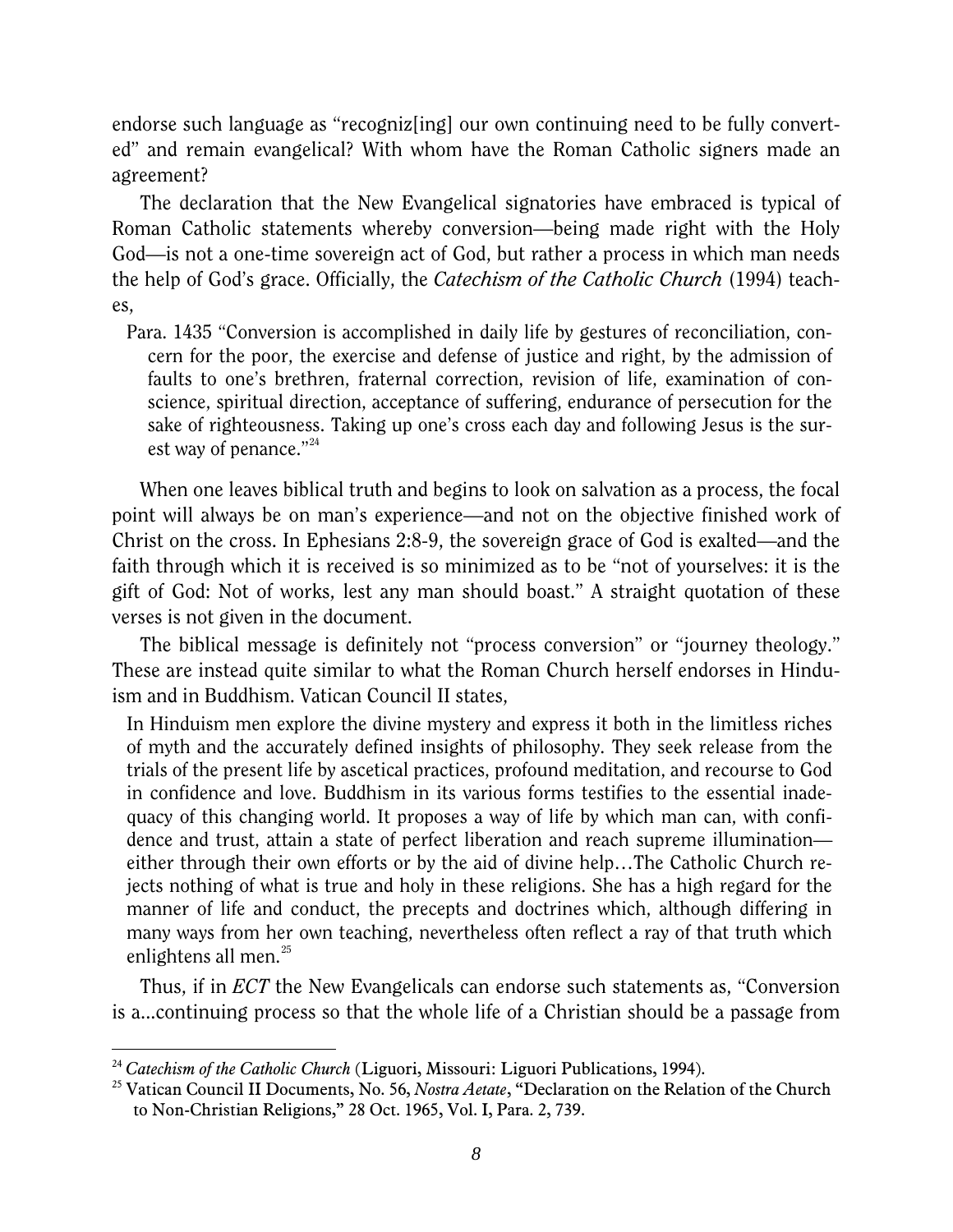death to life, from error to truth, from sin to grace," they not only fall into official Roman Catholic theology, but it is also an affirmation of the process theologies of Hinduism and Buddhism!

#### *3) "Living faith"*

What comes closest to this biblical message of salvation is stated deceptively by *ECT* as,

We affirm together that we are justified by grace through faith because of Christ. *Living faith is active in love* that is nothing less than the love of Christ.<sup>[26](#page-9-0)</sup>

Here biblical terminology is used with a conspicuously unwarranted ambiguity<sup>[27](#page-9-1)</sup> of expression. To be biblical, this statement should read, "We affirm together that we are justified by grace alone, through faith alone, in Christ alone." The word *alone* signifies that the perfect righteousness of Christ Jesus, and that alone, is sufficient before the Holy God to justify unholy sinners.<sup>[28](#page-9-2)</sup> To so define justification, however, would exclude Catholics and all who look to any inherent righteousness in themselves for justification. Thus a *subtraction* had to be made from the gospel of Christ in excluding what is signified by the word *alone*. In similar manner, an *addition* had to made to the gospel. The *ECT* addition that redefines faith is, "living faith active in love." "Living faith" implies works, and baptism in particular. This is documented in present day official teaching of the Church of Rome:

The very root of the church's living faith [is] principally by means of Baptism.<sup>[29](#page-9-3)</sup>

The words of *ECT* that qualify faith as "living faith, active in love" is exactly what the Council of Trent declared and Vatican Council II again ratified. The Council of Trent solemnly taught,

For faith, unless hope and charity be added to it, neither unites one perfectly with Christ, nor makes him a living member of his body.<sup>[30](#page-9-4)</sup>

This was added in order to accommodate the inclusion of the Catholic teaching of "works righteousness" as being necessary for salvation. The theology of the Church of Rome always comes back to the concept of "living faith" so as to include "works righteousness," and in particular her sacraments, which she defines as necessary for salva-tion.<sup>[31](#page-9-5)</sup>

This Roman Catholic theology is the idea of God pouring goodness into a person's heart. By "sanctifying grace" (a Catholic term), Rome teaches that one begins the process of being good in himself. The Bible, however, teaches continually, as in Ephesians

 $\overline{a}$ <sup>26</sup> *ECT*, 5.

<span id="page-9-1"></span><span id="page-9-0"></span><sup>27</sup> **ambiguity** – unclear meaning or intention.

<span id="page-9-2"></span><sup>28</sup> Rom 4:5-8; 2Co 5:19-21; Rom 3:22-28; Ti 3:5-7; Eph 1:7; Jer 23:6; 1Co 1:30-31; Rom 5:17-19.

<span id="page-9-3"></span><sup>29</sup> *Catechism of the Catholic Church* (Liguori Publications, 1994), Para. 249.

<span id="page-9-4"></span> $30$  Denzinger, 800.

<span id="page-9-5"></span><sup>31</sup> *Catechism*, Para. 1129.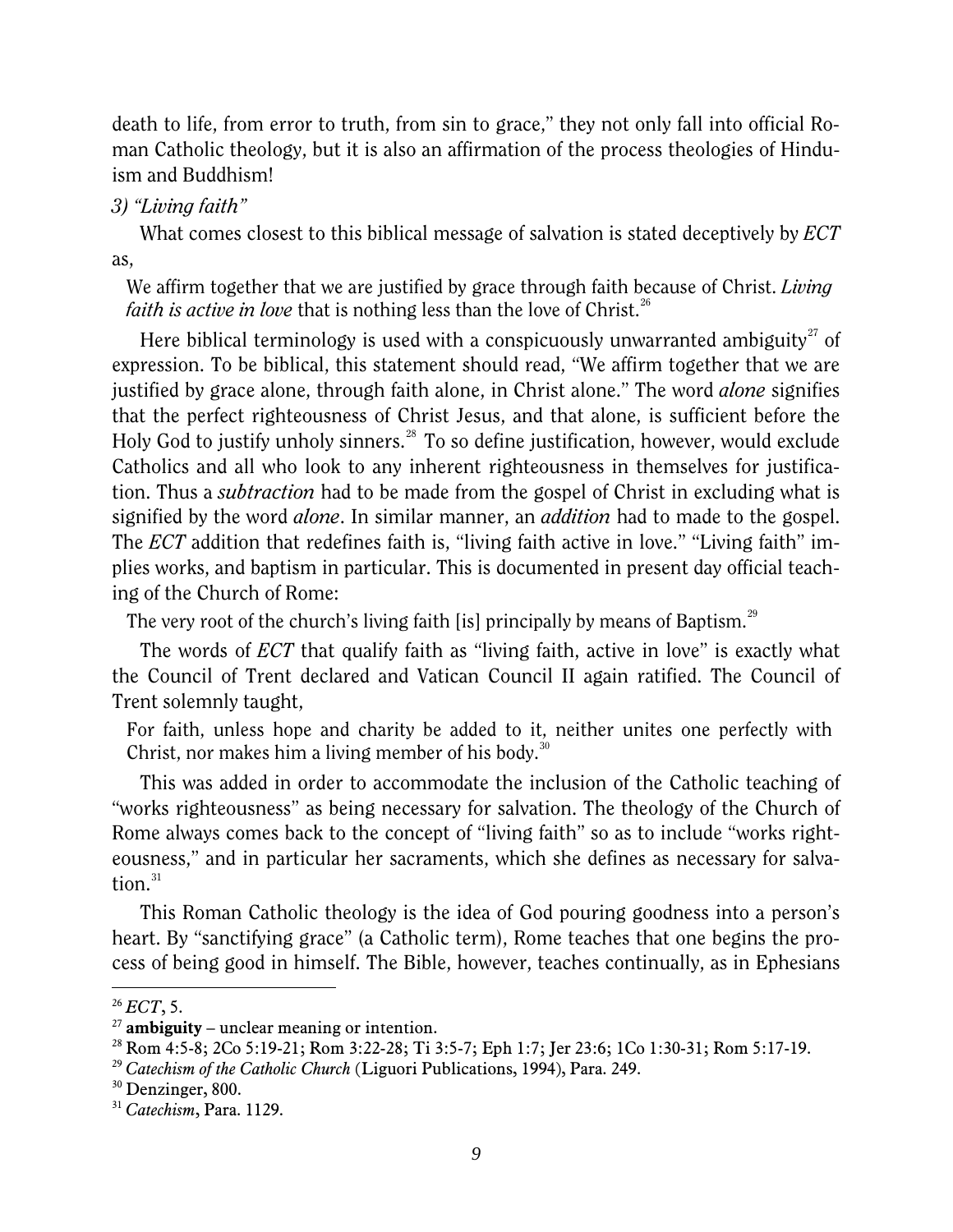1, that a person's right standing with God—and all the blessedness that comes to him—is because he has been placed in Christ. The hallmark of biblical truth, as rediscovered by the Reformation, is that the righteousness of God credited to the believer is all in Christ, and *not* in himself. Why do the New Evangelical signers of *ECT* actually concur with defining faith in the way in which Rome does?

It is a well-known fact that literally for centuries the Roman Catholic Church has watered down the biblical message of God's sovereign grace. Her present-day teaching is consistent with her age-old assertion that God's sovereign grace is only a "help" to man. This is what the latest universal *Catechism of the Catholic Church* unequivocal- $lv<sup>32</sup>$  $lv<sup>32</sup>$  $lv<sup>32</sup>$  states:

#2021 "Grace is the help God gives us to respond to our vocation of becoming his adopted sons…"

Thus in present day Romanism, faith is not faith alone, but rather faith is redefined to include the unbiblical concept of merit, which in the Catholic *Catechism* comes under the general heading of "Grace and Justification." [33](#page-10-1) In this context, faith is not expressed as being the sole means of receiving grace, with no merit in the faith itself. Rather, faith is exalted as "living faith, active in love." The focal point is man's activity, which subtly allows for merit and, therefore, the Catholic position. The wording cleverly opens what looks like a biblical position, but in fact it exalts man's faith as meritorious in itself.

#### *4) "Living faith" and "indwelling morality"*

"Living faith, active in love" reverts to Rome's unbiblical concept that indwelling morality (i.e., inherent righteousness) is a necessary preparation for God's grace to be effective. Ephesians 2:1, however, states clearly the moral condition of a person before conversion: "And you hath he quickened,<sup>[34](#page-10-2)</sup> who were *dead* in trespasses and sins." Colossians 2:13 also states this clearly, "And you, being dead in your sins and the uncircumcision of your flesh, hath he quickened together with him, having forgiven you all trespasses."

If the New Evangelical *ECT* signers do in fact believe that the Roman Catholic concept of indwelling morality is the condition of unconverted man—rather than the biblically true understanding of being morally dead (Eph 2:1, 5; Col 2:13; 1Pe 2:24)—then they ought logically to endorse Rome's cursing of all who have that simple faith that trusts alone in God's mercy, as officially was done by Rome at the Council of Trent and again ratified by Vatican Council II:

<span id="page-10-0"></span><sup>32</sup> **unequivocally** – plainly.

<span id="page-10-1"></span><sup>&</sup>lt;sup>33</sup> Ibid., 2006-2011.

<span id="page-10-2"></span><sup>&</sup>lt;sup>34</sup> quickened – made alive from spiritual death by the regenerating work of the Holy Spirit, the "new birth" (Joh 3:6).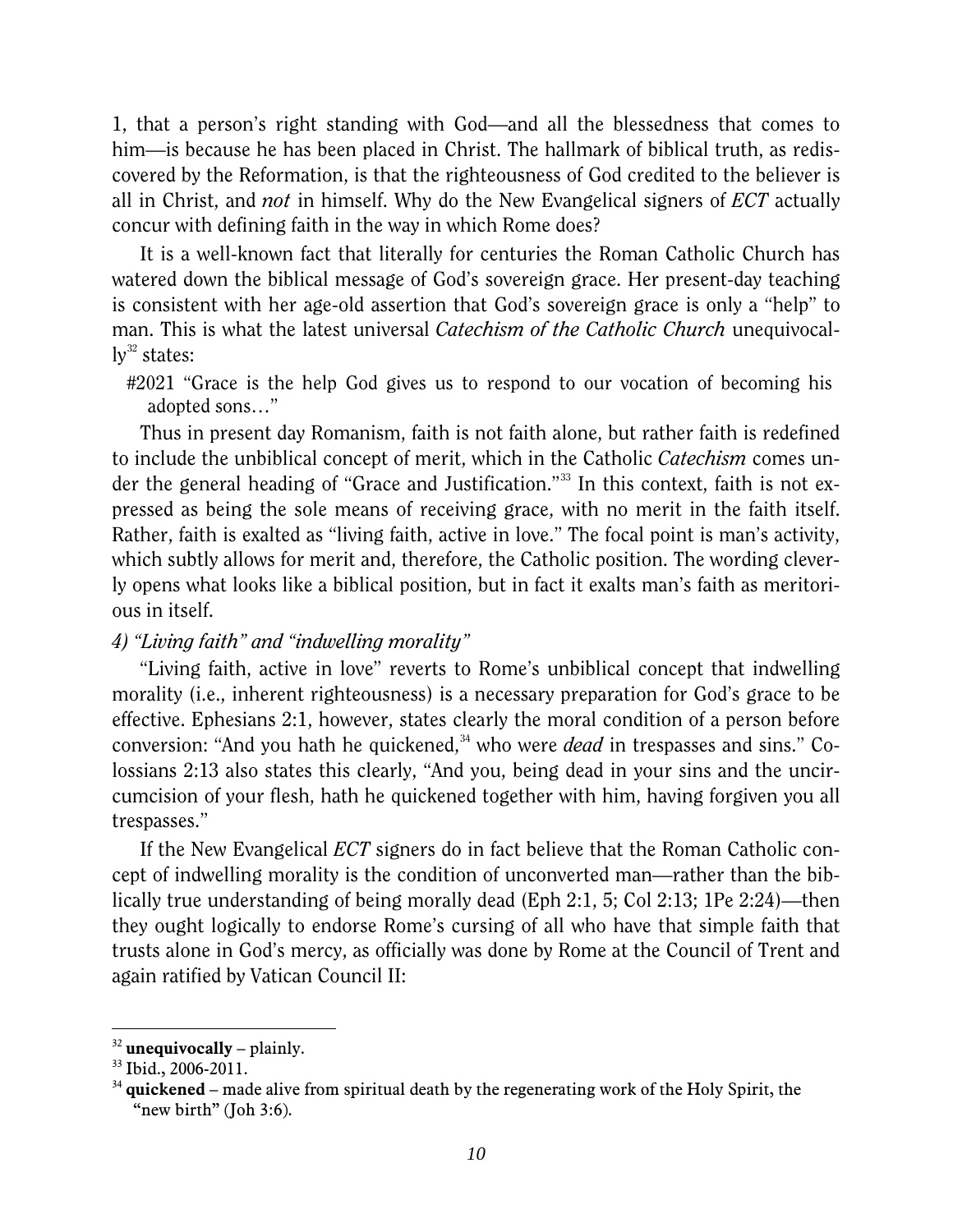If anyone shall say that by faith alone the sinner is justified, so as to understand that nothing else is required to cooperate in the attainment of the grace of justification, and that it is in no way necessary that he be prepared and disposed by the action of his own will: let him be anathema [cursed].<sup>[35](#page-11-1)</sup>

To endorse Roman Catholic teaching, however, is to attempt to deny the clear teaching of Scripture,

But after that the kindness and love of God our Savior toward man appeared, Not by works of righteousness which we have done, but according to his mercy he saved us (Ti 3:4-5).

Therefore being justified by faith, we have peace with God through our Lord Jesus Christ (Rom 5:1).

And if by grace, then it is no more of works: otherwise grace is no more grace (Rom 11:6).

It was for this biblical faith once delivered to the saints that men and women were burned at the stake during the six centuries of the Roman Catholic Inquisition.<sup>[36](#page-11-2)</sup>

#### *5) Summary*

Nowhere in the document is the true gospel of Jesus Christ given. Predictably, therefore, *ECT* totally lacks the cohesiveness expressed by men who are truly unified in purpose. By means of poorly chosen prepositions, by careful multiplication of indistinct phraseology, and by studied juxtaposition of logically disparate<sup>[37](#page-11-3)</sup> concepts, however, *ECT* does manage to attain a certain effeminate bravado<sup>[38](#page-11-4)</sup> about how far good relations between Protestants and Catholics have come.

The signers of *ECT* readily admit to "differences that cannot be resolved here." Yet, motivated by the desire to face important moral issues together, *ECT* proclaims that evangelicals and Catholics are one in Christ, and that all are truly Christians. A key fault of the lengthy document is its misrepresentation of the true gospel of Jesus Christ.

#### <span id="page-11-0"></span>B. Imputed Righteousness

#### *1) "Conferred justification"*

On November 12, 1997, a document entitled "The Gift of Salvation" was signed and published by New Evangelical and Roman Catholic leaders. Its expressed intention was

<span id="page-11-1"></span> $35$  Denzinger, 819.

<span id="page-11-2"></span><sup>&</sup>lt;sup>36</sup> Inquisition – institution begun in the  $12<sup>th</sup>$  century within the Roman Catholic Church to combat heresy. Its scope significantly expanded after the Protestant Reformation, often using brutal interrogations and torture, and sentencing those pronounced "guilty" to death.

<span id="page-11-3"></span><sup>37</sup> **disparate** – fundamentally distinct or different in kind; entirely dissimilar.

<span id="page-11-4"></span><sup>38</sup> **effeminate bravado** – outward show of boldness while compromising or neglecting to fight for one's principles.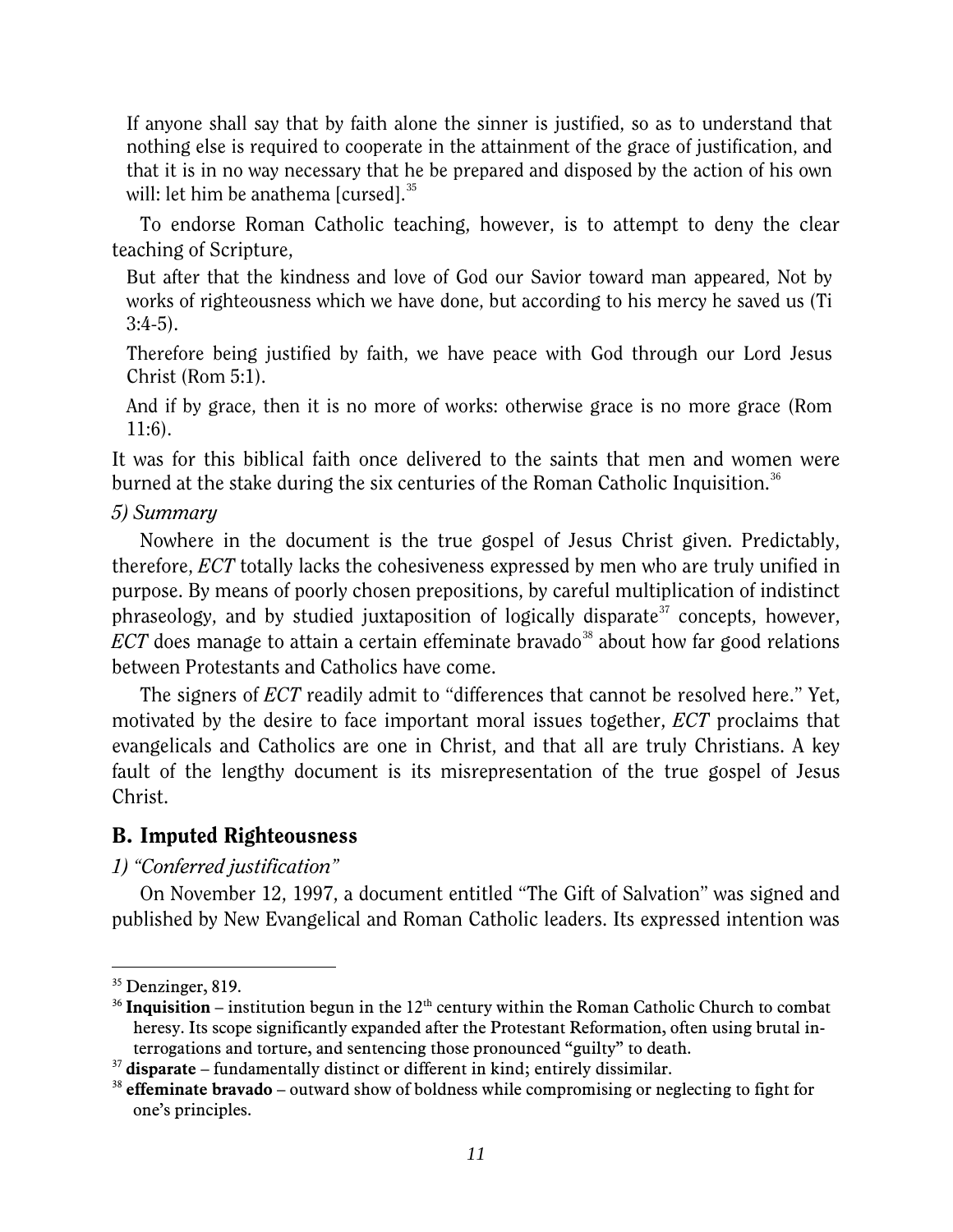to demonstrate the "common faith" of evangelicals and Roman Catholics, and to further "acknowledge one another as brothers and sisters in Christ." It was then published in the December 8, 1997, issue of *Christianity Today.* Explicitly, the Roman Catholic signatories such as Richard John Neuhaus and Avery Dulles, $39$  S. J., $40$  state in the document that they are "Catholics who are conscientiously faithful to the teaching of the Catholic Church." What might be expected then is in fact discovered in the document: the Roman Catholic doctrine of "conferred justification" is taught as the gospel! J.I. Packer, Charles Colson, Os Guinness, Richard Land, Bill Bright are now joined together with Timothy George, T. M. Moore, John Woodbridge, $41$  and others in not only giving a clouded gospel-justification message, but also (in a distinctively erudite manner) endorsing Rome's doctrine of "conferred inner righteousness."

The document states, "Justification is central to the scriptural account of salvation, and its meaning has been much debated between Protestants and Catholics." Then it claims that the signers have reached an agreement. Their statement of accord is,

We agree that justification is not earned by any good works or merits of our own; it is entirely God's gift, *conferred* through the Father's sheer graciousness, out of the love that he bears us in his Son, who suffered on our behalf and rose from the dead for our justification. Jesus was "put to death for our trespasses and raised for our justification" (Rom 4:25 RSV). In justification, God, on the basis of Christ's righteousness alone, de-

<span id="page-12-0"></span><sup>39</sup> **Avery Robert Dulles**, S.J. (1918-2008) – Jesuit priest, theologian, and Cardinal of the Catholic Church. Served on the faculties of Woodstock College, The Catholic University of America, and Fordham University. Internationally known author and lecturer.

<span id="page-12-1"></span><sup>40</sup> **S. J.** – Society of Jesus; a scholarly religious brotherhood for men of the Catholic Church founded by Ignatius of Loyola in 1540. Members are called Jesuits, are involved in religious service, and promote ecumenical dialogue.

<span id="page-12-2"></span><sup>41</sup> **Os Guiness** (b. 1941) – Irish-English lecturer, scholar, and Christian apologist; educated at Oxford; currently living in the USA; founded the Trinity Forum; originally Anglican, but left due to religious liberalism in 2006.

**Richard D. Land** (b. 1946) – President of Southern Evangelical Seminary in Charlotte, North Carolina; formerly president of the Ethics & Religious Liberty Commission, the public policy arm of the Southern Baptist Convention; executive editor of *The Christian Post*.

**Timothy George** (b. 1950) – American theologian and journalist; dean of Beeson Divinity School at Samford University; executive editor for *Christianity Today*; fellow for The Center for Baptist Renewal.

**T. M. Moore** – American pastor at Cedar Springs Church in Knoxville, Tennessee. He is a fellow of the Wilberforce Forum and editor of its online journal, *Findings*. His books, essays, reviews, articles, and poetry have been published widely. He is a frequent speaker at churches, conferences, and seminars.

**John Woodbridge** – American author and research professor of church history and Christian thought at Trinity Evangelical Divinity School, Deerfield, Illinois.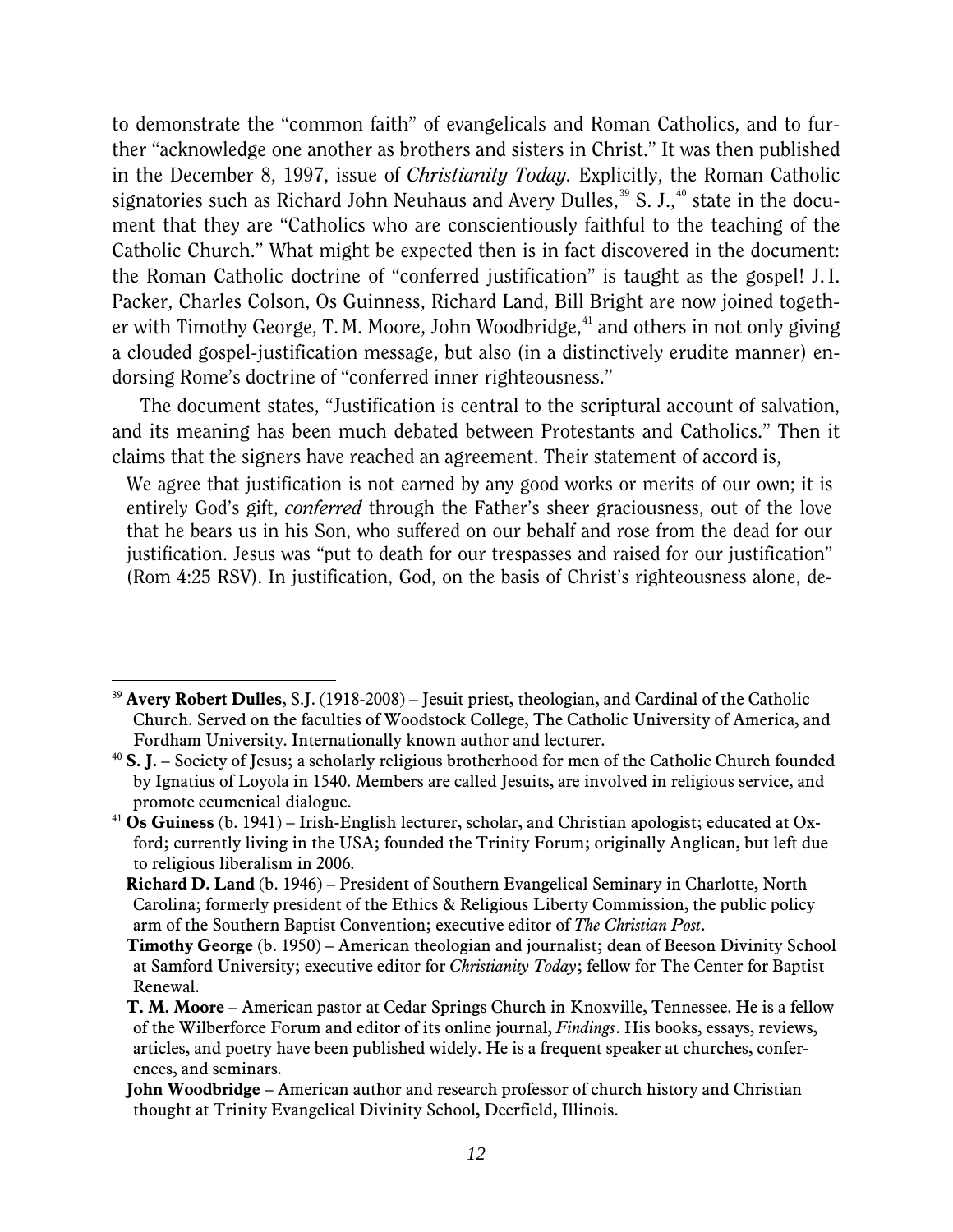clares us to be no longer his rebellious enemies but his forgiven friends, and by virtue of his declaration it is so. $42$ 

The subject under review is stated clearly in the first sentence. "We agree that justification…is *conferred* through the Father's sheer graciousness." Then by careful reading, one comes to see what the two pivotal sentences state grammatically,

[Justification] is entirely God's gift, conferred [rather than imputed]…and by virtue of [God's] declaration it is so.

This is traditional Roman Catholic doctrine. To employ the Roman Catholic word *conferred* instead of the biblical word *imputed* is tantamount<sup>[43](#page-13-1)</sup> to putting aside scriptural authority on the issue of justification. Since medieval times, the Roman Catholic Church has clearly distinguished between the concept of imputation<sup> $44$ </sup> and the Tho-mist<sup>[45](#page-13-3)</sup> concept of God's grace "conferred" as a quality of the soul.<sup>[46](#page-13-4)</sup> Since the Council of Trent, she has condemned the biblical doctrine of justification by faith alone. Presentday dogma of the Roman Catholic Church not only upholds the teaching of the Council of Trent, but also declares that such councils are infallible [i.e., not capable of error].<sup>[47](#page-13-5)</sup> The Council of Trent proclaims the following curse:

If anyone shall say that by the said sacraments of the New Law, grace is not *conferred* from the work which has been worked [*ex opere operato*], but that faith alone in the divine promise suffices to obtain grace: let him be anathema [i.e., cursed by God]. $48$ 

Rome's reason for such a curse on those who hold to "justification by faith alone" and "imputed righteousness" is logical because of what she refuses to concede. For her, justification is not an immediate one-time act of God, received by faith alone; rather, she teaches that grace is conferred continually through her sacraments. Thus she is able to make a place for herself as a necessary means through which inner righteousness is given.

*2) "Sacramental grace"*

The Roman Catholic Church teaches in her 1994 *Catechism*:

*Justification is conferred in Baptism*, the sacrament of faith. It conforms us to the righteousness of God, who makes us inwardly just by the power of his mercy.<sup>[49](#page-13-7)</sup>

<span id="page-13-0"></span><sup>42</sup> "The Gift of Salvation," 1997, paragraph seven; *www.firstthings.com/article/1998/01/001-the-gift-ofsalvation*.

<span id="page-13-1"></span><sup>43</sup> **tantamount** – equivalent.

<span id="page-13-2"></span><sup>44</sup> **imputation** – putting something to one's account.

<span id="page-13-3"></span><sup>45</sup> **Thomist** – originating from Thomas Aquinas (1225-1274), Italian Dominican friar, Catholic priest, philosopher, and scholastic theologian.

<span id="page-13-4"></span><sup>46</sup> Thomas Aquinas, *Summa Theologica*, 2 vols., *Great Books of the Western World Series*, Tr. by Fathers of the English Dominican Province (Chicago: Encyclopedia Britannica, Inc., 1952) Part I of the Second Part, Question 110, Article 1, Obj. 3 and Article 2, Reply Obj. 1.

<span id="page-13-7"></span><span id="page-13-5"></span><sup>47</sup> *Catechism,* Para. 891.

<span id="page-13-6"></span><sup>48</sup> Denzinger, Canon 8, 851.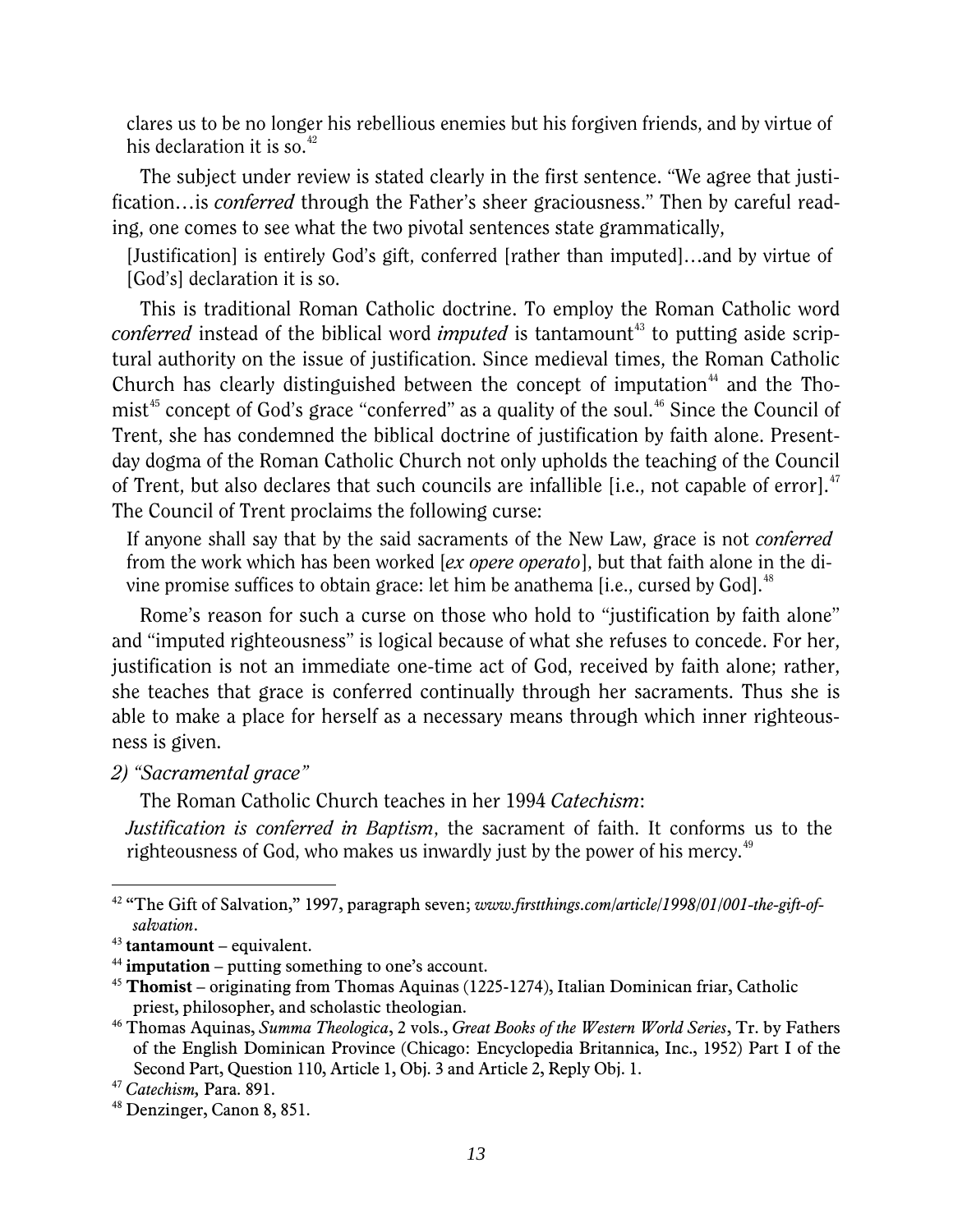Because this inner righteousness, which is claimed to have been conferred, is located in the person, and not located in Christ, it can be lost and may need to be conferred again and again. Thus Rome officially states,

…the sacrament of Penance offers a new possibility to convert and to recover the grace of justification. The Fathers of the Church present this sacrament as "the second plank [of salvation] after the shipwreck which is the loss of grace."<sup>[50](#page-14-0)</sup>

"Conferred justification" is necessary for Rome because of her claim that the work of her sacraments is the work of the Holy Spirit. Thus she states, "*Sacramental grace* is the grace of the Holy Spirit, given by Christ and proper to each sacrament."<sup>[51](#page-14-1)</sup>

Calling "sacramental grace" the "grace of the Holy Spirit" is pretentious blasphemy against the all-holy God. Instead, what is declared in Scripture is the imputation of God's righteousness in the Lord Jesus Christ. In the words of the apostle,

And be found in him, not having mine own righteousness, which is of the law, but that which is through the faith of Christ, the righteousness which is of God by faith (Phi 3:9).

The Roman Catholic Church's persistence in using the word *conferred* is an attempt to exchange her sacraments for Jesus Christ, the Lord and giver of life.

This New Evangelical distortion claims that both sides now agree on what has been the issue of division between Protestants and Roman Catholics for several hundred years! New Evangelicals such as J. I. Packer, Timothy George, and Os Guinness, known for their writings on the gospel, are accustomed to the biblical word *imputed*. For them to agree to the Roman Catholic word *conferred* in place of the biblical term *imputed* is a major betrayal! The Apostle Paul continually used the concept of imputation (i.e., crediting, reckoning, or counting); for example, he used the term eleven times in Romans chapter four, of which verse five is a summary: "But to him that worketh not, but believeth on him that justifieth the ungodly, his faith is *counted* for righteousness."

This pivotal truth of God's righteousness in the Lord Jesus Christ imputed to the believer is undermined in the *ECT's* affirmation of "inner righteousness conferred." Rome has always taught this, from the Council of Trent to the present day. Now the New Evangelicals join them. This is pious professional fraud! What response can one make to these New Evangelical personalities teaching the "conferred righteousness" of Rome? Can one do other than separate from such men? In the words of the apostle, "Have no fellowship with the unfruitful works of darkness, but rather reprove them" (Eph 5:11).

<sup>49</sup> *Catechism,* Para. 1992.

<span id="page-14-0"></span><sup>50</sup> Ibid., Para. 1446.

<span id="page-14-1"></span><sup>&</sup>lt;sup>51</sup> Ibid., Para. 1129.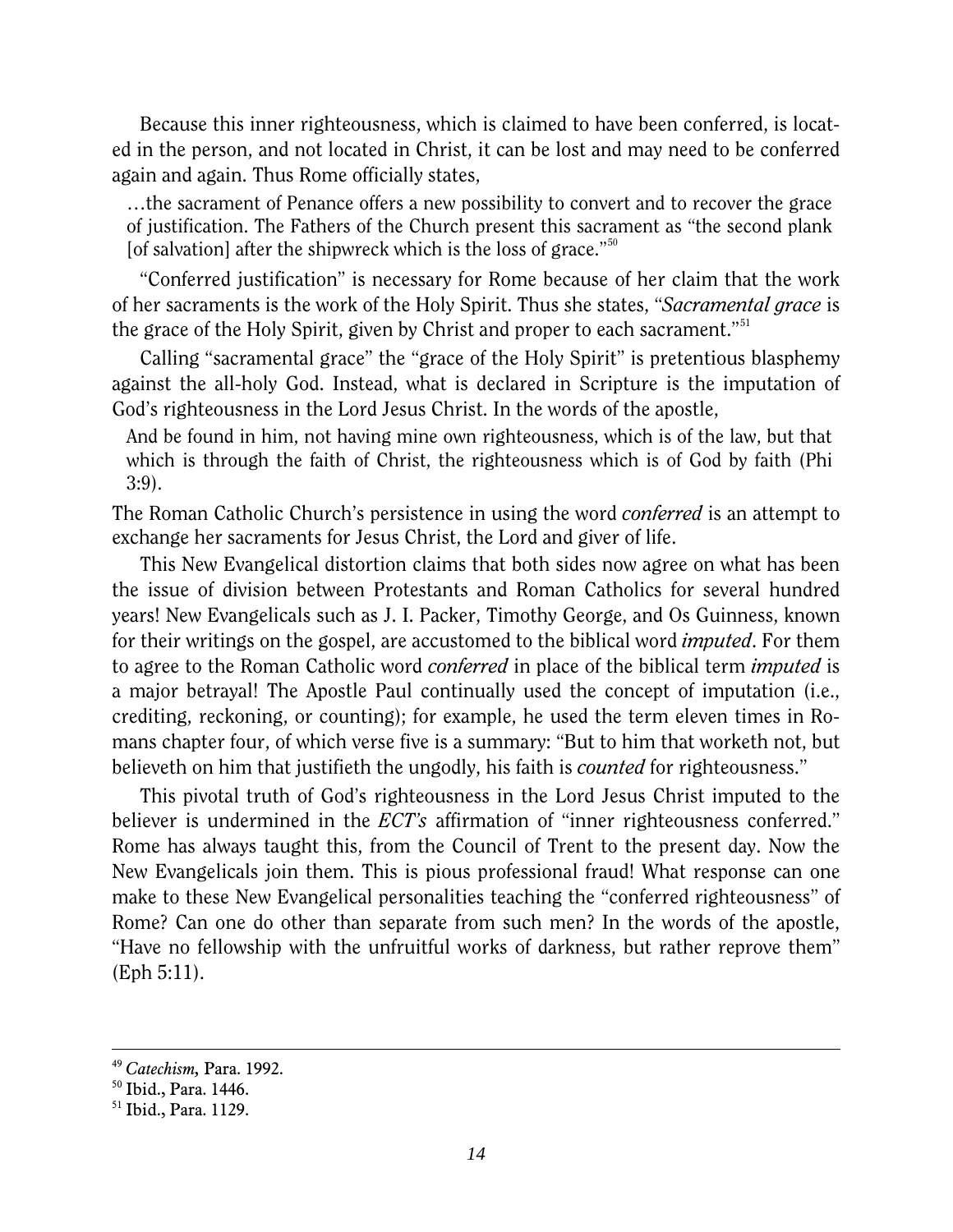### <span id="page-15-0"></span>C. Baptismal Regeneration

#### *1) Faith or baptism?*

The message to the world by New Evangelical personalities as stated in the *ECT* is this:

In the context of evangelization and "re-evangelization," we encounter a major difference in our understanding of the relationship between baptism and the new birth in Christ…For Catholics, all who are validly baptized are born again and are truly, however imperfectly, in communion with Christ. $52$ 

These New Evangelicals might as well have quoted from and endorsed the Roman Catholic *Code of Canon Law*, which says the same thing: "Baptism…by which men and women are a) freed from their sins, b) reborn as children of God, and c) configured to  $Christ...$ "<sup>[53](#page-15-2)</sup>

Rather than clarifying the differences as indeed major, the document treats this difference as if it were of no consequence:

These differing beliefs about the relationship between baptism, new birth, and membership in the church should be honestly presented to the Christian who has undergone conversion. But again, his decision regarding communal allegiance and participation must be assiduously<sup>[54](#page-15-3)</sup> respected.<sup>[55](#page-15-4)</sup>

Such statements are simply worldly double-talk. Biblically viewed, the difference is indeed major, for the doctrine of Baptismal Regeneration that the Roman Church teaches is contrary to Scripture.

In contrast to the teaching of Rome, the words of the risen Christ in giving the gospel are crystal clear: "He that *believeth* and is baptized shall be saved: but he that believeth not shall be damned" (Mar 16:16). Faith is the key of saving grace, and unbelief is the chief damning sin. Faith is what is absolutely necessary to salvation; baptism is an ordinance that follows faith and simply testifies to it. Proof of this is found in the omission of baptism in the second half of the verse. It is not "he that is not baptized shall be damned," but rather "he that *believeth not*."

Baptism is important because the Lord commanded it. It testifies to saving faith. It is a public declaration of the finished work of Christ in an individual soul. Faith is what is necessary, while baptism, though important, is not of the essence of salvation. In Christ Jesus' own words,

He that heareth my word, and believeth on him that sent me, hath everlasting life, and shall not come into condemnation; but is passed from death unto life (Joh 5:24).

<span id="page-15-1"></span><sup>52</sup> *ECT,* 23.

<span id="page-15-2"></span><sup>53</sup> *Code of Canon Law,* Latin-English Ed. (Washington, DC: Canon Law Society of America, 1983), Canon 849.

<span id="page-15-3"></span><sup>54</sup> **assiduously** – diligently.

<span id="page-15-4"></span><sup>55</sup> *ECT*, 24.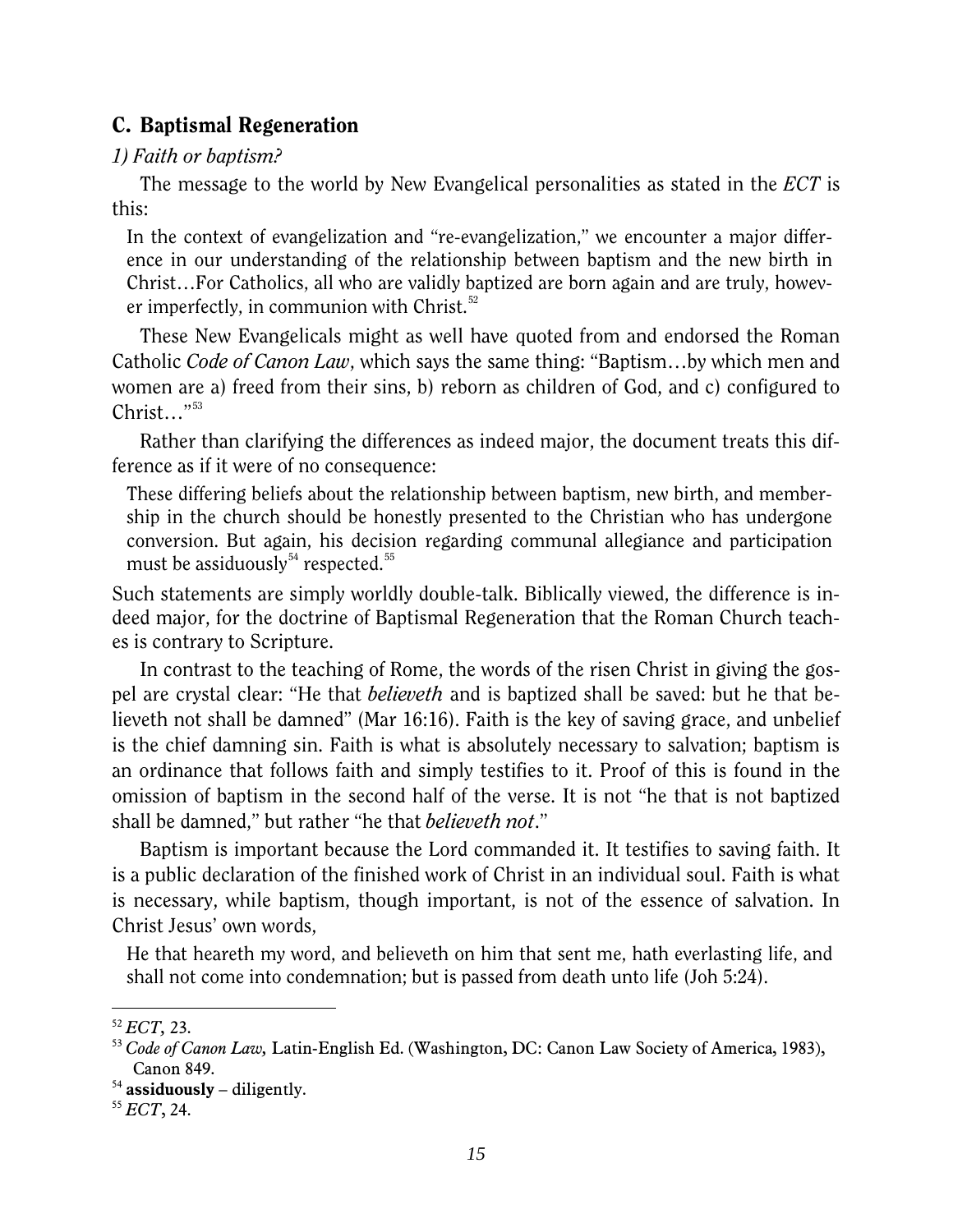This ECT document, which upholds the doctrine of baptismal regeneration, has been consistently defended, both in the USA and elsewhere, by these New Evangelicals. Biblically speaking, this is endorsed heresy!

## *2) Evangelization?*

In the Bible, evangelization is proclaiming the gospel of Jesus Christ to those who are lost. The "power of God unto salvation" is the essence of evangelization:

For I am not ashamed of the gospel of Christ: for it is the power of God unto salvation to everyone that believeth; to the Jew first, and also to the Greek (Rom 1:16).

Of his own will begat he us with the word of truth, that we should be a kind of firstfruits of his creatures (Jam 1:18).

Being born again, not of corruptible seed, but of incorruptible, by the word of God, which liveth and abideth for ever (1Pe 1:23).

For in Christ Jesus I have begotten you through the gospel (1Co 4:15).

For Paul, to evangelize was not to baptize, but rather it was to preach. The consistency of God's Word in this is presented also in James and Peter. Paul's words in 1 Corinthians chapter 1 are true of evangelization then and now:

For Christ sent me not to baptize, but to preach the gospel: not with wisdom of words, lest the cross of Christ should be made of none effect. For the preaching of the cross is to them that perish foolishness…but unto us which are saved it is the power of God (1Co 1:17-18).

Despite the clarity of the Bible, *ECT* states,

For Catholics, all who are validly baptized are born again and are truly, however imperfectly, in communion with Christ…Those converted—whether understood as having received the new birth for the first time or as having experienced the reawakening of the new birth originally bestowed in the sacrament of baptism—must be given full freedom and respect as they discern and decide the community [i.e., church] in which they will live their new life in Christ. [56](#page-16-0)

In this statement, the definition of "converted" includes baptismal regeneration as a way of conversion. This is truly Romanism, for the 1994 *Catechism of the Catholic Church* teaches,

- Para. 1257 "The [Roman Catholic] Church does not know of any means other than Baptism that assures entry into eternal beatitude."
- Para. 1263 "By Baptism *all sins* are forgiven, original sin and all personal sins, as well as all punishment for sin..."

The whole concept of baptismal regeneration is plainly contradictory to biblical truth. The biblical principle stated by the Lord is,

<span id="page-16-0"></span> $\overline{a}$ <sup>56</sup> Ibid, 23-24.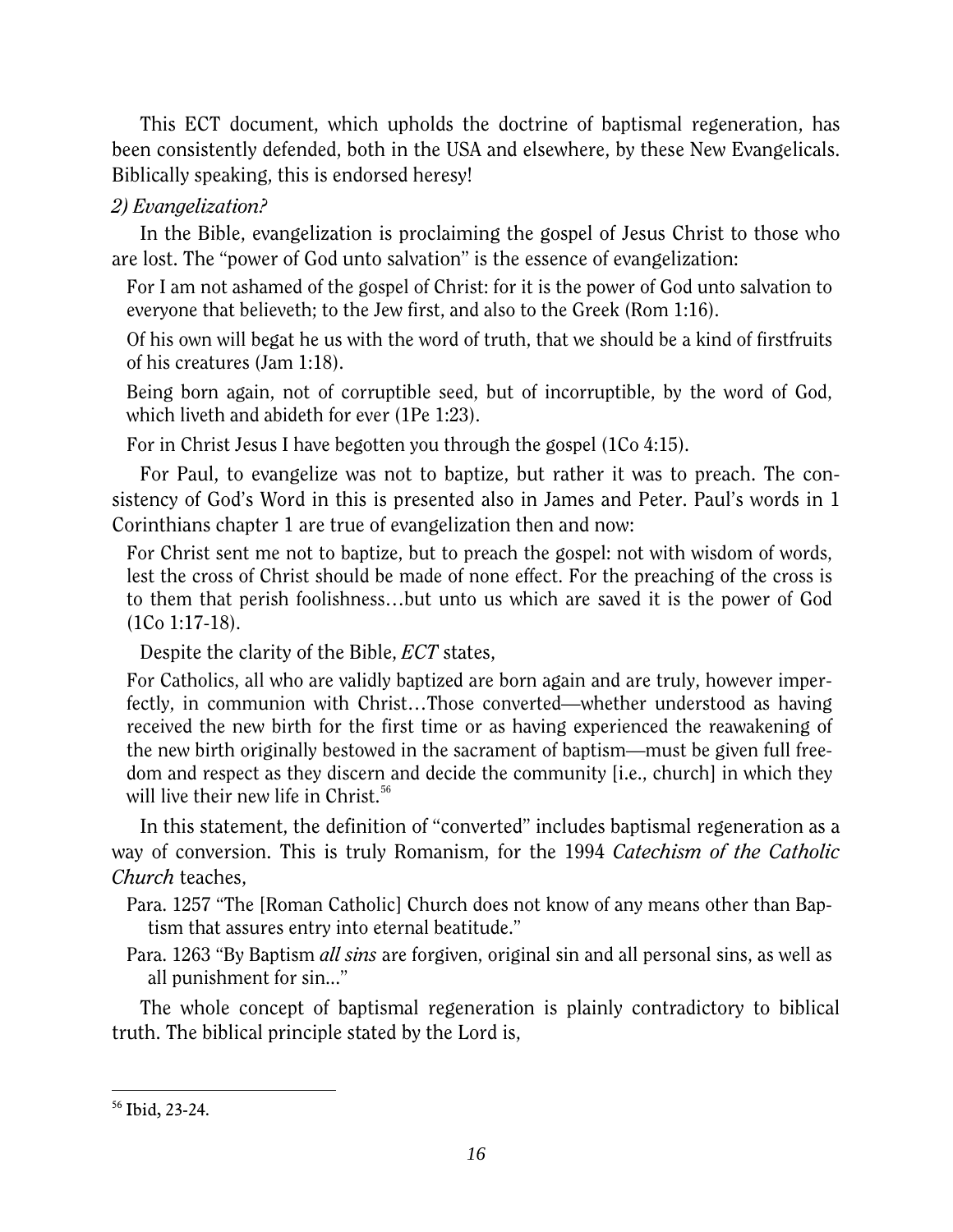That which is born of the flesh is flesh; and that which is born of the Spirit is spirit. Marvel not that I said unto thee, Ye must be born again (Joh 3:6-7).

*ECT* claims that "Christians are to teach and live in obedience to the divinely inspired Scriptures" and categorically states that its signers "reject any appearance of harmony that is purchased at the price of truth." Why, then, have they brought "another gospel"? "Charity…rejoiceth in the truth" (1Co 13:6). Is it that now in our time it is more religiously expedient to be "politically correct" than to stand firm on biblical truth?

## <span id="page-17-0"></span>D. Mary and the Saints

The *ECT* also includes another difference of major significance between evangelicals and Catholics: "Remembrance of Mary and the saints—or—devotion to Mary and the saints." "Remembrance of Mary" is normal for evangelicals, just as we remember many notable persons in the Scriptures. But "devotion to Mary and the saints" is a Roman Catholic doctrine specifically forbidden in those same Scriptures. God's Word declares, "Neither is there salvation in any other: for there is none other name under heaven given among men, whereby we must be saved" (Act 4:12). But the Roman Catholic Church officially declares,

This motherhood of Mary in the order of grace continues uninterruptedly...until the eternal fulfilment of all the elect. Taken up to heaven, she did not lay aside this saving office, but by her manifold intercession continues to bring us the gifts of eternal salvation…Therefore the Blessed Virgin is invoked in the [Roman Catholic] Church under the titles of Advocate, Helper, Benefactress, and Mediatrix... $^{57}$  $^{57}$  $^{57}$ 

What "devotion to Mary and the saints" entails is explained in *Canon Law*,

- Canon 1186 "To foster the sanctification of the people of God the [Roman Catholic] Church recommends to the particular and filial veneration [i.e., worship] by the Christian faithful the Blessed Mary ever Virgin, the Mother of God, whom Christ established as the Mother of the human race; it also promotes true and authentic devotion to the other saints by whose example the Christian faithful are edified and through whose intercession they are sustained."
- Canon 1187 "Veneration [i.e., worship] through public cult is permitted only to those servants of God who are listed in the catalog of the saints or of the blessed by the authority of the [Roman Catholic] Church."
- Canon 1188 "The practice of displaying sacred images in the churches for the veneration [i.e., worship] of the faithful is to remain in force…"

Devotion to the Roman Catholic Mary entails prominently displayed sacred images of her in Catholic churches in accordance with Canon 1188. To avoid using the word *worship*, however, the Canon Law text in Latin uses the word *veneratio*. The Latin

<span id="page-17-1"></span> $\overline{a}$ <sup>57</sup> *Catechism of the Catholic Church,* Para. 969.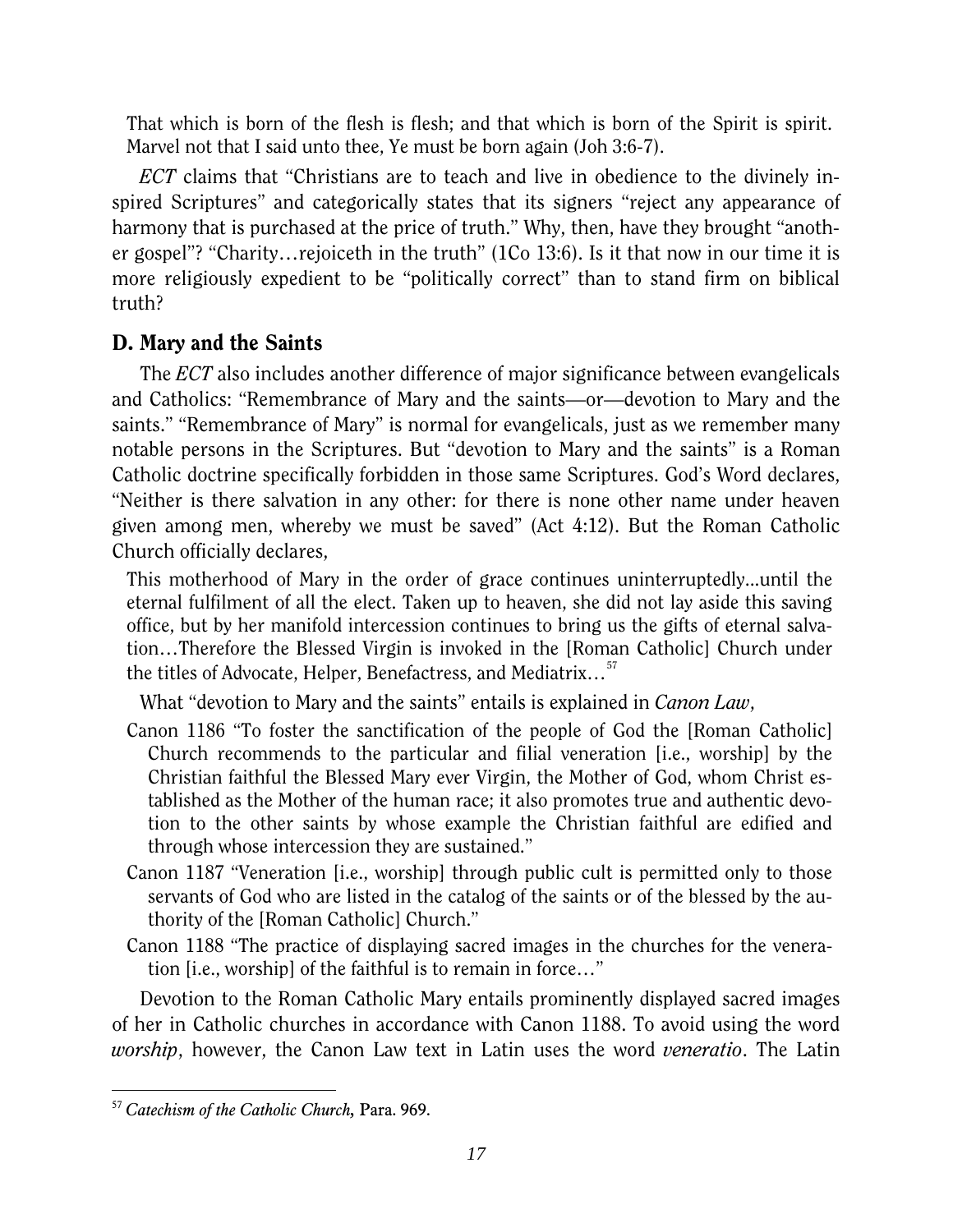roots of this word *veneratio* go back to religious worship offered to the gods, and Venus in particular. Not only is veneration recommended, it is specified as "filial" veneration, or worship from child to mother. All the signers of the document, New Evangelical and Roman Catholic alike, ought seriously to call to mind that the Bible speaks only truth, and it declares, "I am the LORD: that is my name: and my glory will I not give to another, neither my praise to graven images" (Isa 42:8).

Can any of the signatories, New Evangelicals or Roman Catholic, truthfully brush aside the fact that the Roman Catholic Church, with its teaching magisterium, [58](#page-18-1) has blatantly disregarded the Second Commandment of the Decalogue?

Thou shalt not make unto thee any graven image, or any likeness of any thing that is in heaven above, or that is in the earth beneath, or that is in the water under the earth: Thou shalt not bow down thyself to them… (Exo 20:4-5).

Clearly distinct from mere "remembrance of Mary," the Roman Catholic *worship* of Mary is demonstrated in Roman Catholic churches the world over.

#### <span id="page-18-0"></span>E. "Soul freedom" of the Individual Christian

The fourth major difference in *ECT's* catalogue of separating issues between evangelicals and Catholics is "The soul freedom of the individual Christian or the Magisterium of the community."[59](#page-18-2) This is worded with an expression perhaps lifted from the 1960s. The words chosen to represent the evangelical position, "soul freedom," put a subtle spin on the statement that inclines one to the latter half of the equation. "Soul freedom" is a clever obfuscation. $60$  It is intended to represent the biblical truth that each individual believer is accountable directly to God for what they believe, and their authority is the Word of God itself. But this term is not needed, because clear definitions and dependable instruction are readily available in God's Word itself. In opposition to the magisterium of the Roman Church, the biblical principle is that Scripture interprets Scripture.

The Bible, as the basis of truth, demonstrates consistency, harmony, and unity, which show its divine origin. Throughout the Bible there is no contradiction. It is, therefore, to be interpreted in its own light for, as Psalm 36:9 states, "For with thee is the fountain of life: in thy light shall we see light." The origin of an interpretation must be of the same origin as the Bible itself in order to preserve its integrity. The source of the interpretation is God, clearly. For this reason, Scripture interprets Scripture. This is the thrust of the message in 2 Peter 1:20-21:

<span id="page-18-1"></span><sup>58</sup> **magisterium** – Roman Catholic term: the teaching authority of the Roman Catholic Church.

<span id="page-18-2"></span><sup>59</sup> **community** – local or worldwide Roman Catholic Church.

<span id="page-18-3"></span><sup>60</sup> **obfuscation** – making something unclear or unintelligible.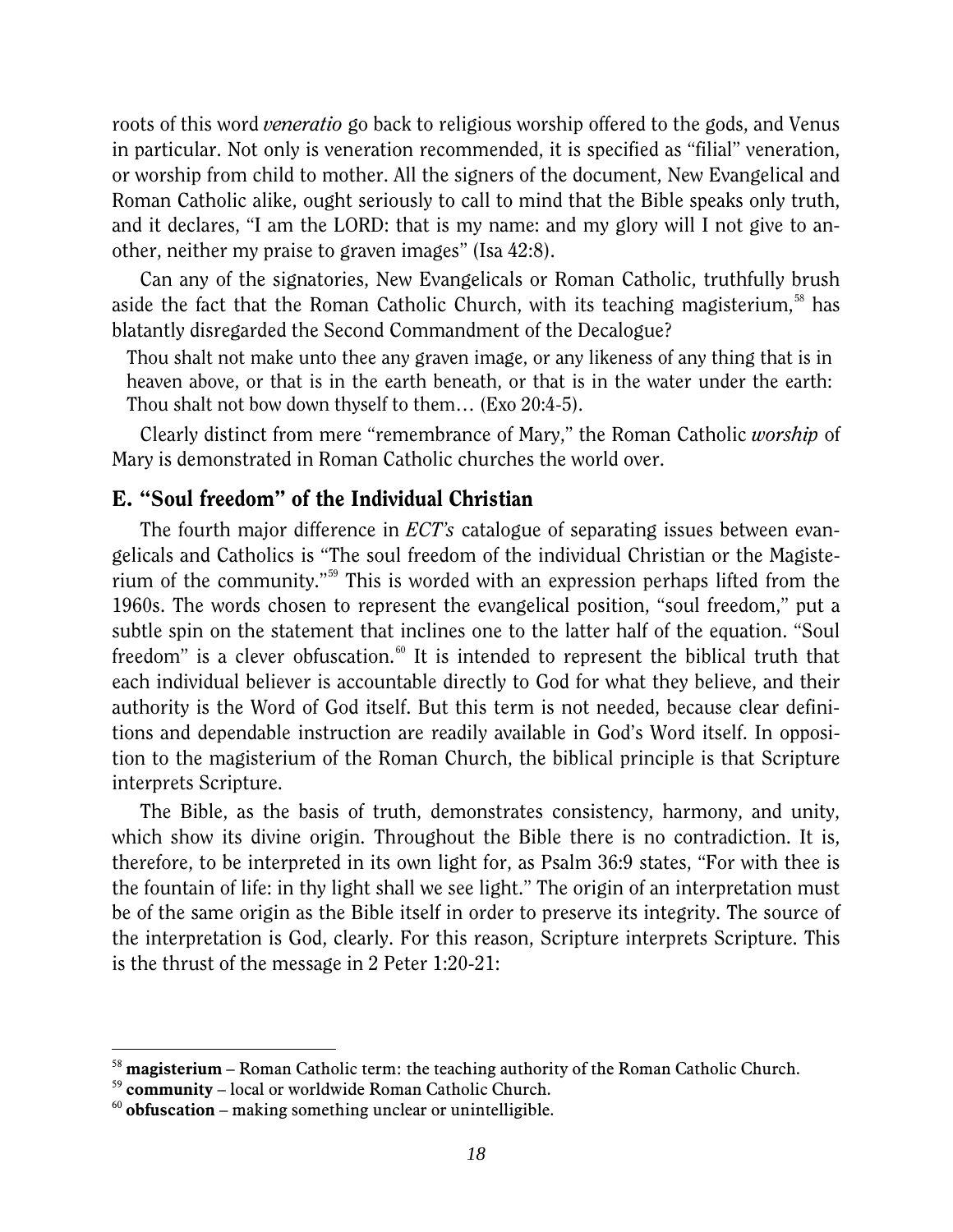Knowing this first, that no prophecy of the scripture is of any private interpretation. For the prophecy came not in old time by the will of man: but holy men of God spake as they were moved by the Holy Ghost.

Rather than a human authority seeking to interpret divine truth, the Bible, which is the basis of truth, is interpreted by other passages in the Bible, as 1 Corinthians 2:11- 13 makes clear:

For what man knoweth the things of a man, save the spirit of man which is in him? even so the things of God knoweth no man, but the Spirit of God. Now we have received, not the spirit of the world, but the spirit which is of God; that we might know the things that are freely given to us of God. Which things also we speak, not in the words which man's wisdom teacheth, but which the Holy Ghost teacheth; comparing spiritual things with spiritual.

It is not by "the soul freedom of the individual Christian" nor by the magisterium of the Roman Church, but rather by serious study of the Bible, recognizing that it is absolutely true, that the truly converted person finds indeed, "In thy light we see light," that Scripture interprets Scripture. The same light of God's Word commands,

Prove all things; hold fast that which is good (1Th 5:21).

 $\overline{a}$ 

Beloved, believe not every spirit, but try the spirits whether they are of God: because many false prophets are gone out into the world (1Jo 4:1).

Yet the teaching authority of the Roman Catholic Church, listed in *ECT* as the "Magisterium of the community," teaches these things:

- Canon 749, Sect. 1 "The Supreme Pontiff, in virtue of his office, possesses infallible teaching authority..."
- Canon 749, Sect. 2 "The college of bishops also possesses infallible teaching authority…"

Canon 1404 "The First See [the Magisterium of Rome] is judged by no one."

- Canon 333, Sect. 3 "There is neither appeal nor recourse against a decision or decree of the Roman Pontiff."
- Vatican Council II Document, No. 58, *Dei Verbum*, "Sacred Tradition and sacred Scripture make up a single sacred deposit of the Word of God, which is entrusted to the [Roman Catholic] Church…But the task of giving an authentic interpretation of the Word of God, whether in its written form or in the form of Tradition, has been entrusted to the living teaching office of the [Roman Catholic] Church alone...[The Roman Church] expounds it faithfully..."<sup>[61](#page-19-0)</sup>

Any believer who gives up the sword of the Spirit, the Word of God, which is the only offensive weapon he has (Eph 6), sells himself into slavery by disobeying what he has been commanded to do. The magisterium of Rome, claiming infallible teaching author-

<span id="page-19-0"></span><sup>61</sup> Vatican Council II Documents, No. 58, *Dei Verbum*, "Dogmatic Constitution on Divine Revelation," 18 Nov. 1965, Vol. I, Para. 10, 755-756.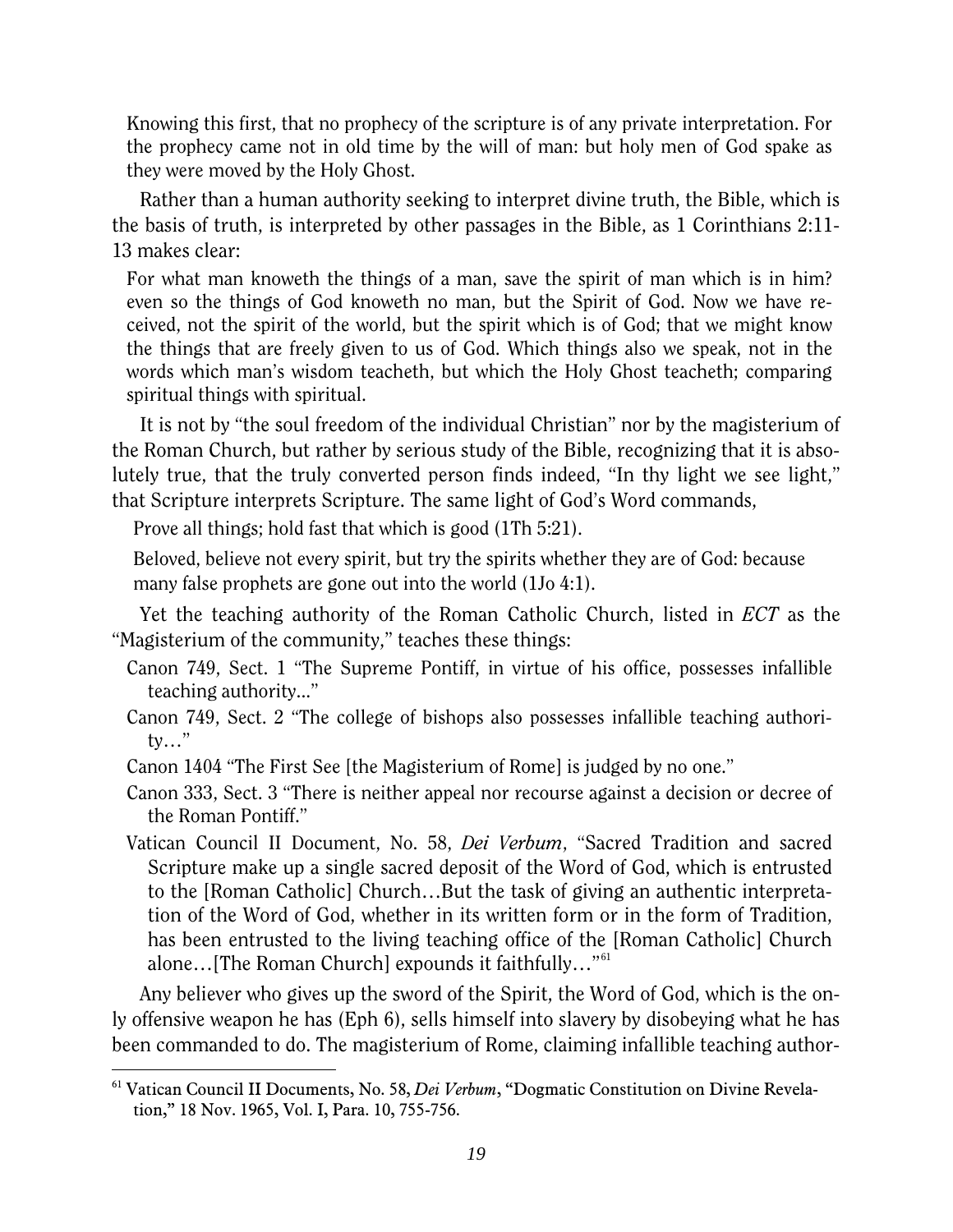ity, refusing any rebuke whatsoever to her opinion, claims also that she has "faithfully expounded" the Scriptures. Yet, on all the issues discussed here, that same "teaching authority of the community" has shown herself to be obdurately $62$  and consistently opposed to the Word of God. She has forgotten, if she ever knew it, that Proverbs 30:5-6 applies also to herself:

Every word of God is pure: he is a shield unto them that put their trust in him. Add thou not unto his words, lest he reprove thee, and thou be found a liar.

In Ephesians 6:11, believers are clearly commanded, "Put on the whole armour of God, that ye may be able to stand against the wiles of the devil." Down in the list is the instruction, "And take the helmet of salvation, and the sword of the Spirit, which is the word of God" (v. 17). If the New Evangelicals could sign a document that states that they "recognize their own continuing need to be fully converted," what have they done but attempt to throw off the "helmet of salvation"? In compromising biblical truth, they have cast aside the loincloth of truth in favor of a fig leaf. In giving up the interpretation of Scripture to men, they give up the sword of the Spirit—so that they may be easily enslaved.

# <span id="page-20-0"></span>3. Bogus Defenses of Compromise

#### <span id="page-20-1"></span>A. "Domestic differences"

The most serious apologetic $<sup>63</sup>$  $<sup>63</sup>$  $<sup>63</sup>$  for the document entitled "Evangelicals and Catholics"</sup> Together, The Christian Mission in the Third Millennium" (ECT) is in the book of the similar title *Evangelicals & Catholics Together: Toward a Common Mission*. [64](#page-20-4) (To distinguish this book from the document, we will call it *Common Mission*.) The architects of *ECT* were well aware of the crucial distinctions regarding the gospel that separate Catholics and Evangelicals, but they chose to bypass them. J.I. Packer writes in *Common Mission*,

Neither evangelicals nor Roman Catholics can stipulate that things they believe, which the other side does not believe, be made foundational to partnership at this point; so *ECT* lets go Protestant precision on the doctrine of justification and the correlation be-tween conversion and new birth...<sup>[65](#page-20-5)</sup>

That such compromise is heretical is seen from his statements earlier in the same article in *Common Mission*, when he said:

<span id="page-20-2"></span><sup>62</sup> **obdurately** – stubbornly.

<span id="page-20-3"></span><sup>63</sup> **apologetic** – defense.

<span id="page-20-4"></span><sup>64</sup> *Evangelicals & Catholics Together: Toward a Common Mission*; Charles Colson and Richard John Neuhaus, editors (Dallas, Texas: Word Publishing, 1995).

<span id="page-20-5"></span><sup>65</sup> *Common Mission,* 167.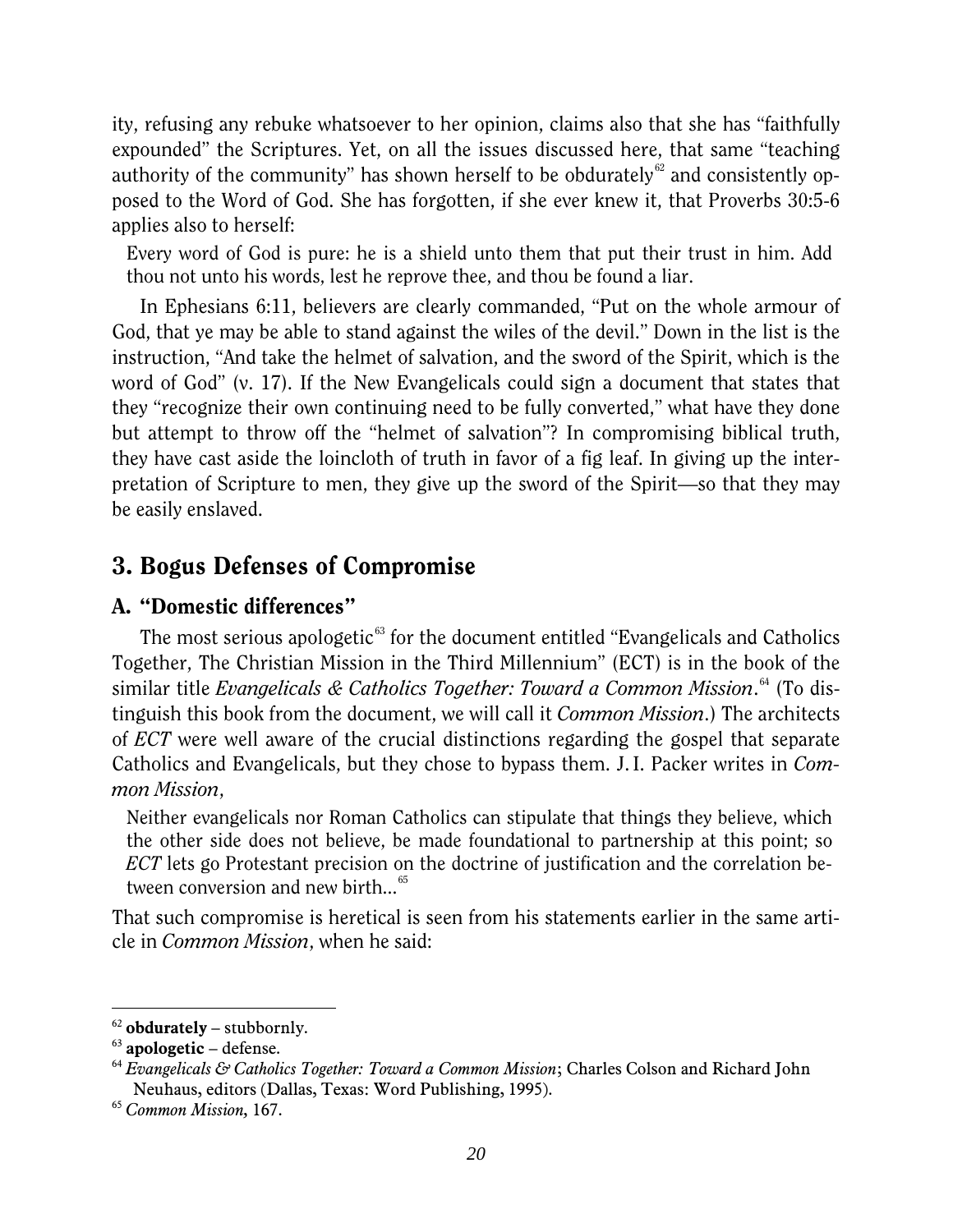Roman teaching obscures the gospel and indeed distorts it in a tragically anti-spiritual and unpastoral manner...<sup>[66](#page-21-1)</sup>

and

Rome's official doctrinal disorders, particularly on justification, merit, and the Masssacrifice. $67$  so obscure the gospel that were I, as a gesture of unity, invited to mass which of course as a Protestant I am not, nor shall be—I would not feel free to accept the invitation. $68$ 

Packer, towards the end of the article, speaks of the evils of "humanism…materialism, hedonism, and nihilism."[69](#page-21-4) To rebuild a Christian consensus, he proposes that,

Domestic differences about salvation and the church should not hinder us from joint action in seeking to re-Christianize the North American milieu [i.e., environment].<sup>[70](#page-21-5)</sup>

These are amazing words from the author of *Knowing God.* The orthodox evangelical Jim Packer of old spoke of the doctrine of justification by faith alone, *sola fide*, as "like Atlas, it bears a world on its shoulders, the entire evangelical knowledge of saving grace"! Now, however, he downgrades the same saving faith to "domestic differences about salvation." In a 1994 article, "Why I Signed It," he refers to *sola fide* (faith alone) as "small print." The warning of the apostle Paul must now sound again,

But there be some that trouble you, and would pervert the gospel of Christ. But though we, or an angel from heaven, preach any other gospel unto you than that which we have preached unto you, let him be accursed (Gal 1:7-8).

#### <span id="page-21-0"></span>B. "Notional soundness"

Packer, who leads the New "Reformed" Evangelicals, has struggled to explain his position. In a 1996 article, he asks the question,

Can conservative Protestants, Eastern Orthodox, and mainstream Roman Catholics join together in bearing witness to all that I have spoken of? I urge that we can, despite our known and continuing differences about the specifics of the salvation process and the place of the church in that process…To be sure, fundamentalists within our three traditions are unlikely to join us in this, for it is the way of fundamentalists to follow the

 $\overline{a}$ <sup>66</sup> Ibid., 153.

<span id="page-21-2"></span><span id="page-21-1"></span><sup>67</sup> **Mass-sacrifice** – Roman Catholic doctrine holds that the body of Jesus Christ is sacrificed again and again in each Catholic worship service (Mass), and His actual blood and body are eaten in the Lord's Supper (Eucharist).

<span id="page-21-3"></span><sup>68</sup> Ibid., 162-163.

<span id="page-21-4"></span><sup>69</sup> [secular] **humanism** – belief that humanity is capable of morality and self-fulfillment without belief in God.

**materialism** – philosophy that physical well-being and worldly possessions constitute the greatest good and highest values in life.

**hedonism** – philosophy that pleasure and happiness is the highest good.

**nihilism** – the doctrine that existence or values are meaningless.

<span id="page-21-5"></span> $70$  Ibid., 172.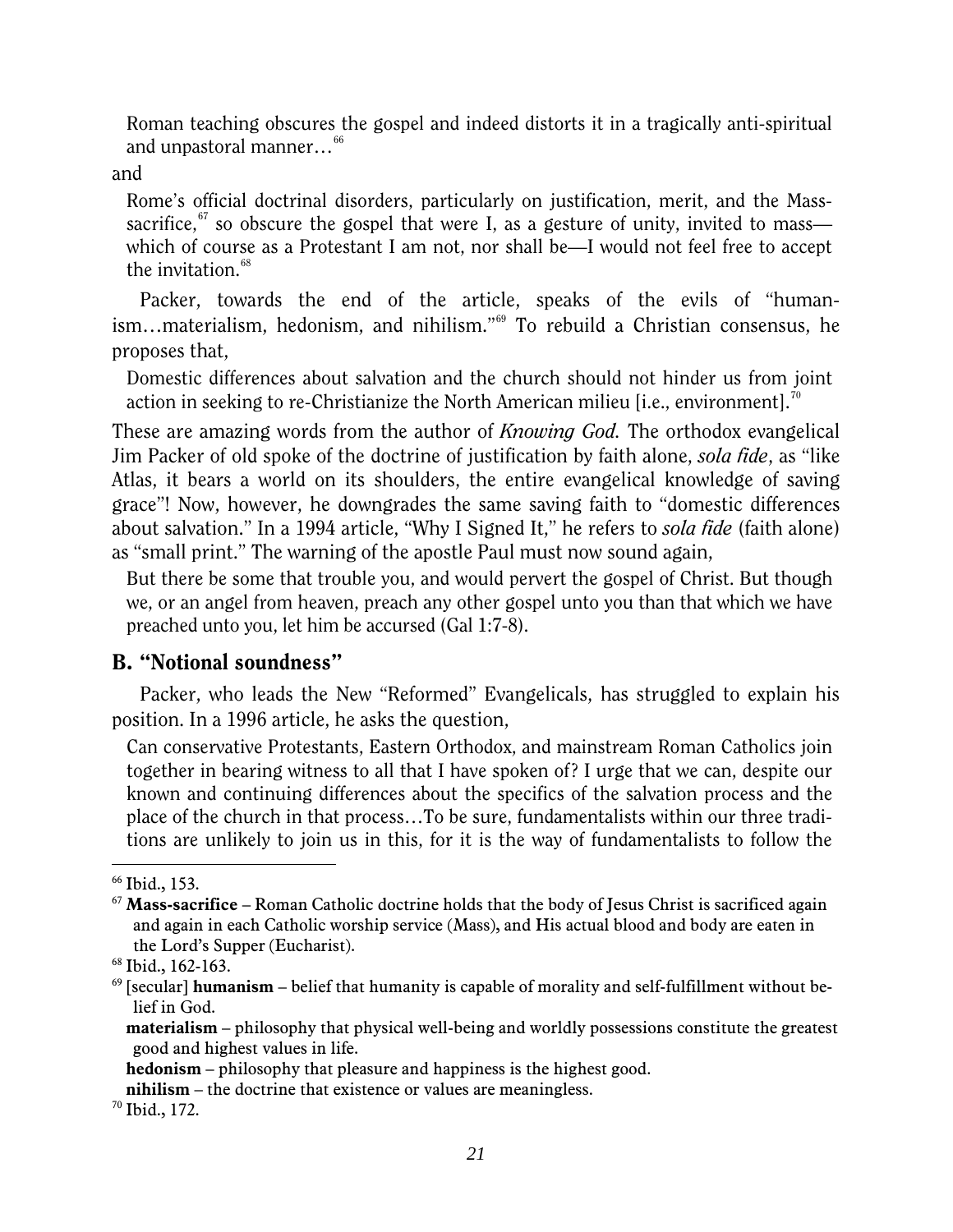path of contentious orthodoxy, as if the mercy of God in Christ automatically rests on persons who are *notionally correct*, and [that same mercy] is just as automatically withheld from those who fall short of *notional correctness* on any point of substance. But this concept of justification [being], in effect, not of works but of words—words, that is, of *notional soundness and precision*—is near to being a cultic heresy in its own right and need not detain us further now, however much we may regret the fact that some in all our traditions are bogged down in it.<sup>[71](#page-22-0)</sup>

No orthodox evangelical has ever maintained that "notional soundness and precision"—that is, doctrinal theory [or correctness]—ever saved anyone. Rather, orthodox evangelicals have always held to Romans 10:10,

For with the heart *man believeth* unto righteousness; and with the mouth confession is made unto salvation.

It appears that Packer is here conducting a little casuistry<sup>[72](#page-22-1)</sup> of his own. He is at-tempting to preempt his critics by raising an anti-biblical dichotomy<sup>[73](#page-22-2)</sup> between head and heart. This is an old liberal tactic, that is, to create an unbiblical dichotomy and then imply and insinuate that any party who refuses to acknowledge it, must in the nature of the case be unspiritual—opposed to Christian love. None of the historic evangelical confessions of faith hold that mere doctrinal "soundness" saves anyone. This is an absurd caricature that Packer has invented. Rather, orthodox evangelicals today, even as they did in the days of the apostle Paul and at the Reformation, declare that it is the righteousness of Christ Jesus alone that saves a person!

In setting aside the crux<sup> $74$ </sup> issue of faith alone in Christ Jesus alone, Packer is thoroughly in tune with the practice of the Church of Rome. For *sola fide*, faith alone, is *the* issue for which the apostle Paul contended against the Judaizers and for which the Reformers contended against the Roman Catholics of their day. It was the burning issue, foundational to why so many thousands of evangelicals gave their lives at the stake—John Huss, William Tyndale, John Rogers, Hugh Latimer, Nicholas Ridley, Anne Askew, John Bradford, and John Philpot,<sup>[75](#page-22-4)</sup> to name but a few.

<span id="page-22-0"></span><sup>71</sup> J. I. Packer, "On from Orr", *The J. I. Packer Collection*, Selected and Introduced by Alister McGrath (Downers Grove, Illinois: InterVarsity Press, 1999), 264.

<span id="page-22-1"></span> $72$  casuistry – clever reasoning that misleads.

<span id="page-22-2"></span><sup>73</sup> **dichotomy** – division into two parts.

<span id="page-22-3"></span> $74$  crux – crucial; vital; decisive.

<span id="page-22-4"></span><sup>75</sup> **John Huss** or Jan Hus (c. 1370-1415) – Protestant reformer in Bohemia (modern Czech Republic and Slovakia); condemned by the Council of Constance and burned to death.

**William Tyndal**e (c. 1492-1536) – English scholar; heroic translator of the Bible into English; executed by Henry VIII for his success in translation and distribution.

**John Rogers** (c. 1505-1555) – English clergyman, Bible translator, and commentator; martyred by Mary I of England in her attempt to restore Roman Catholicism.

**Hugh Latimer** (c.  1487-1555) – Anglican priest and chaplain to King Edward VI; burned at the stake by Queen Mary.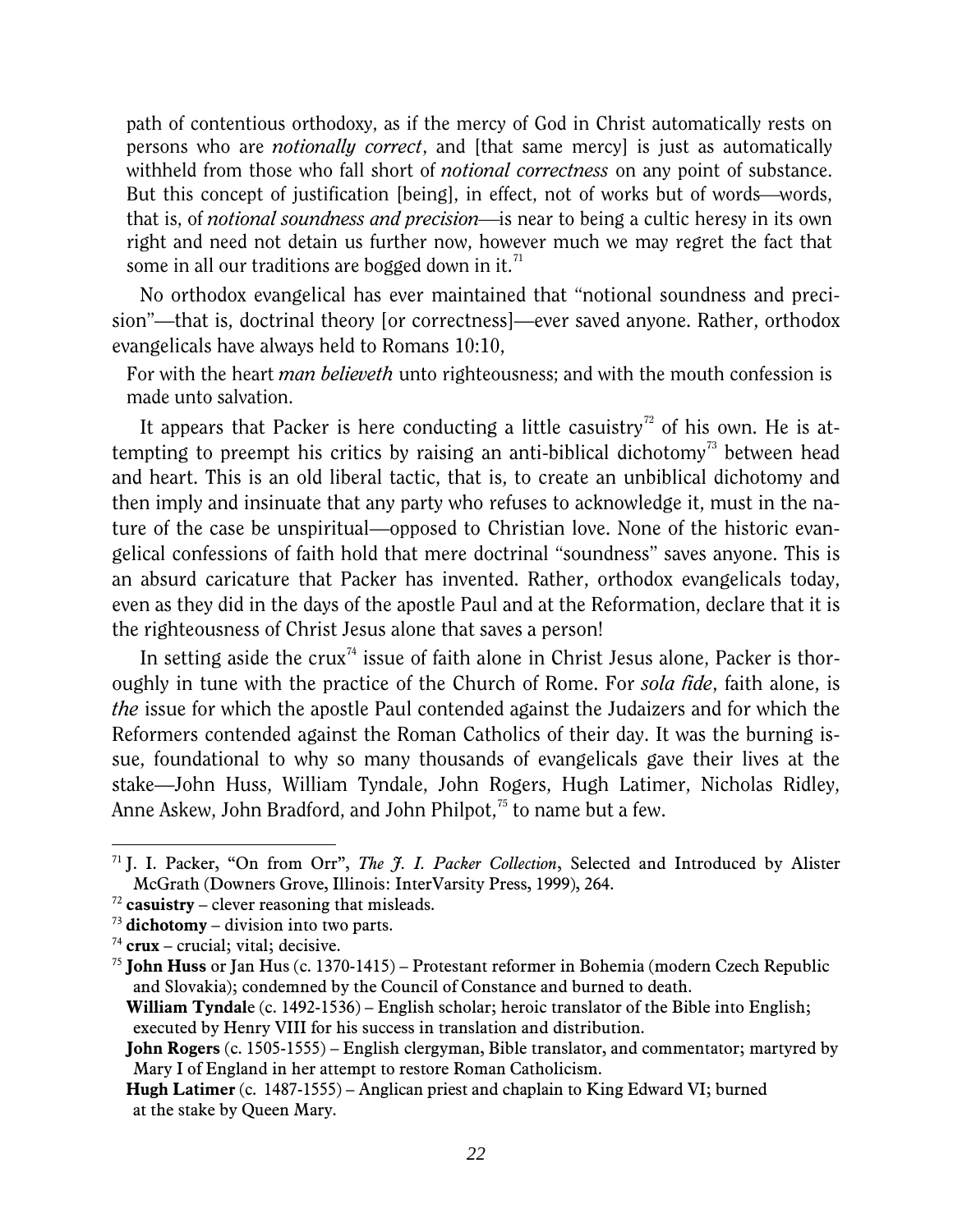Now Professor Packer creates the absurd distraction of "notional correctness." This ploy and his denial of his former belief is utterly unworthy of anyone who purports to be a Christian. The ardent desire of true evangelicals to "be found in [Christ], not having mine own righteousness, which is of the law, but that which is through the faith of Christ, the righteousness which is of God by faith" (Phi 3:9) was and is the heart of the gospel—not "contentious orthodoxy" nor "cultic heresy." Christ Jesus' righteousness is the crown jewel of orthodoxy, the pivotal doctrine of truth, revealed again by God in its rediscovery that began the Reformation.

Professor Packer has chosen to deny the very doctrine that once stood for him and, like Atlas, bore a world on its shoulders. What Packer has done is to deny the importance of the Scriptures on the precise point of *sola fide*. He also denies the Reformation history of those evangelicals who under the Roman Catholic Inquisition gave their lives, not for any correctness in words, but rather for their faith in Christ Jesus alone. Since the righteousness of the Lord Jesus Christ is involved—and these Reformation martyrs loved not their lives unto the death for faith in Him alone—we think this matter is so serious as to demand the judgment of the Lord Himself:

For we know him that hath said, Vengeance belongeth unto me, I will recompense, saith the Lord. And again, The Lord shall judge his people. It is a fearful thing to fall into the hands of the living God (Heb 10:30-31).

# <span id="page-23-0"></span>4. Devastating Effects of Compromise

#### <span id="page-23-1"></span>A. Evangelism

 $\overline{a}$ 

The real effect of the document is to stop evangelization of Roman Catholics, especially in predominantly Catholic countries. If the compromise of the authority of the Bible, compromise of the true gospel of Jesus Christ, and compromise of the priesthood of all true believers is right before the Holy God, then Bible believing churches will not evangelize Catholics; they will not send missionaries to Catholic countries in Central and South America, Africa, Spain, Portugal, and the Philippines. The *ECT* states,

We are aware that our experience reflects the distinctive circumstances and opportunities of evangelicals and Catholics living together in North America. At the same time,

**Nicholas Ridley** (c. 1500-1555) – Anglican Bishop of London; burned at the stake with Latimer during the Marian Persecutions.

**Anne Askew** (1521-1546) – English writer, poet, and Protestant martyr who was condemned as a heretic in England in the reign of Henry VIII.

**John Bradford** (c. 1510-1555) – English preacher; taught at Cambridge; burned at the stake for refusing to deny his faith by order of the Roman Catholic Queen Mary.

**John Philpot** (1516-1555) – English Protestant martyr whose story is recorded in *Foxe's Book of Martyrs*; studied at Oxford.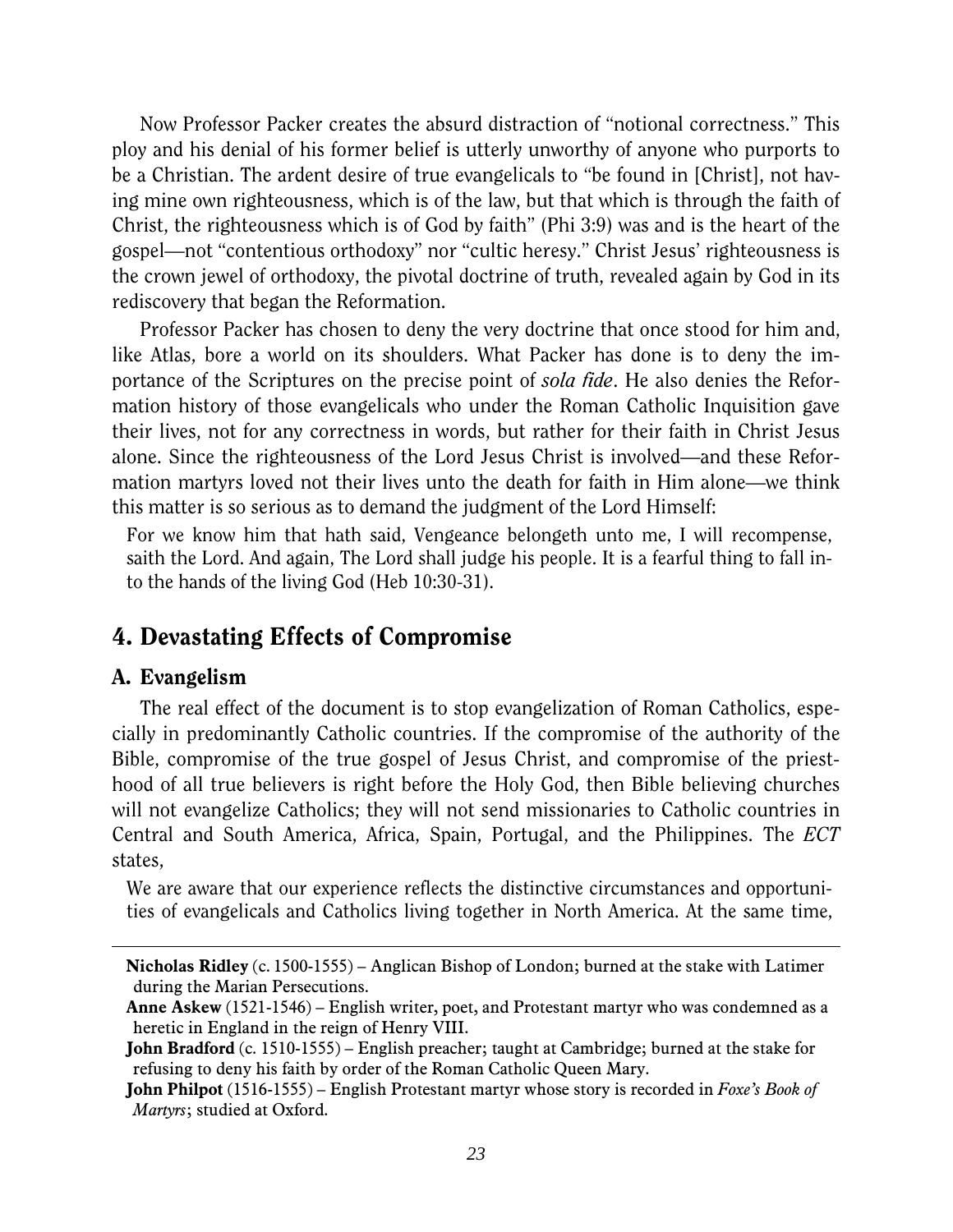we believe that what we have discovered and resolved is pertinent to the relationship between evangelicals and Catholics in other parts of the world.

Much later in its declaration, *ECT* states,

It is neither theologically legitimate nor a prudent use of resources for one Christian community [i.e., church or denomination] to proselytize<sup>[76](#page-24-1)</sup> among active adherents of another Christian community.<sup>[77](#page-24-2)</sup>

Since when has it been theologically illegitimate to expose error and heresy? Because these intelligent and educated men have made such biblically illiterate statements, it is time to state that the biblical mandate of separation from such men must be observed!

Whosoever transgresseth, and abideth not in the doctrine of Christ, hath not God. He that abideth in the doctrine of Christ, he hath both the Father and the Son. If there come any unto you, and bring not this doctrine, receive him not into your house, neither bid him God speed: For he that biddeth him God speed is partaker of his evil deeds (2Jo 1:9-11).

*ECT* readily admits of "differences that cannot be resolved here." Based solely upon the desire for union on important moral issues, the authors of *ECT* proclaim that evangelicals and Catholics are one in Christ and one in His church. They claim that we all are truly Christians. This is a major fallacy of *ECT*.

#### <span id="page-24-0"></span>B. Separation

In his essay in *Common Mission*, Richard Neuhaus states emphatically, "If, at the end of the twentieth century, separation for the sake of the gospel is not necessary, it is not justified."[78](#page-24-3) What Neuhaus was effectively saying is that the gospel is no longer relevant to Christian unity. This seems to be the precise intent of the 1994 *ECT* document and equally the 1997 "The Gift of Salvation" document. If true evangelicals do not combat this most serious attack on the gospel, then Neuhaus' anti-scriptural words— "separation for the sake of the gospel is not necessary or justified"—might well fall on them and their children after them.

If the lie is swallowed that separation for the sake of the gospel is not justified, then the logical conclusion is that churches should cave in and submit to the Church of Rome. This has always been the avowed goal of the Mother Church, as her documents verify:

Little by little, as the obstacles to perfect ecclesial communion are overcome, all Christians will be gathered, in a common celebration of the Eucharist [the Mass] into that

<span id="page-24-1"></span><sup>76</sup> **proselytize** – evangelize; attempt to convert someone to one's own religious faith.

<span id="page-24-2"></span><sup>77</sup> *ECT*, Introduction, 1.

<span id="page-24-3"></span><sup>78</sup> Richard John Neuhaus, "The Catholic Difference," *Common Mission*, 199.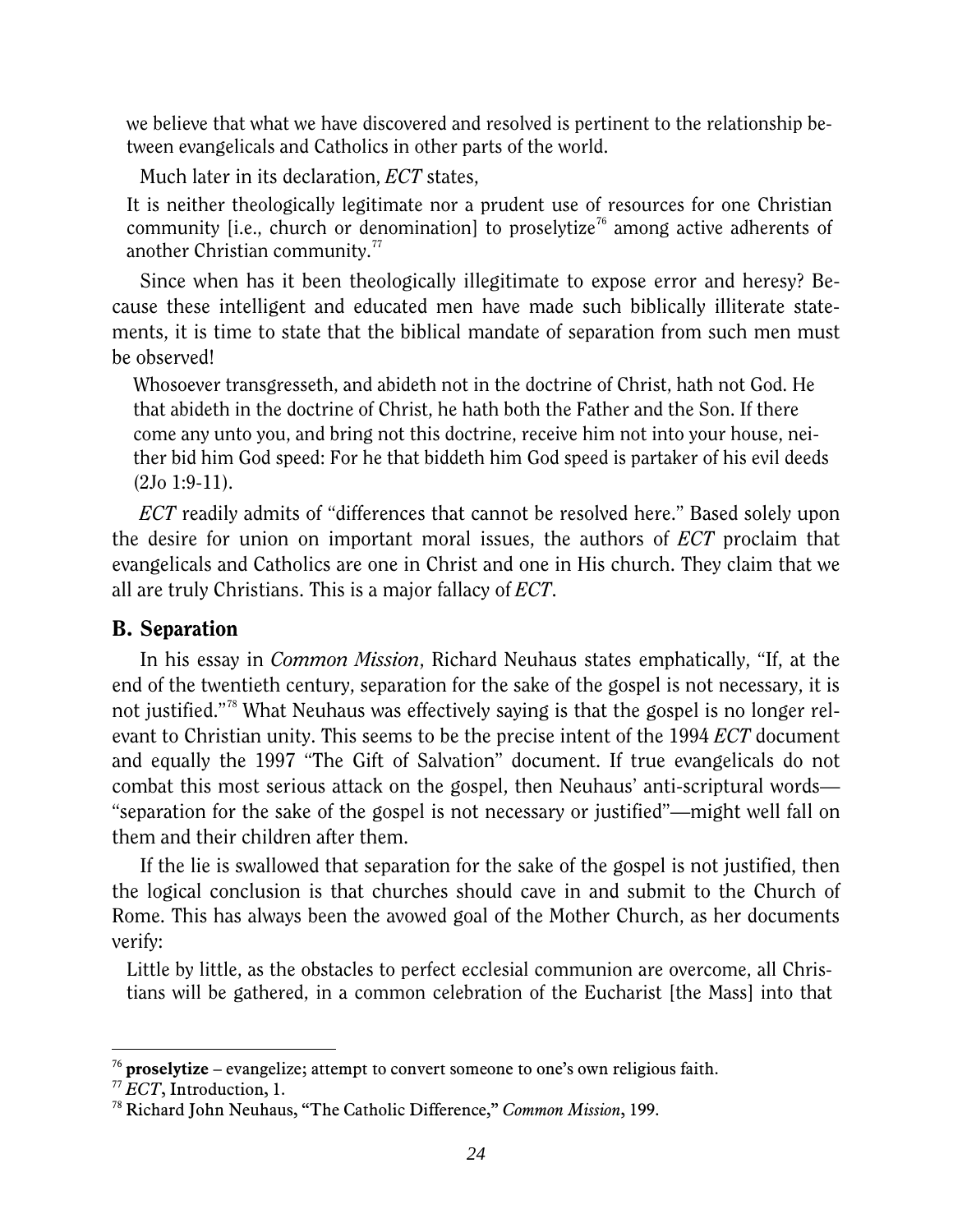unity of the one and only church…This unity, we believe, dwells in the Catholic Church as something we can never lose.<sup>[79](#page-25-2)</sup>

Neuhaus' conclusion is similar to Packer's—and even more alarming since it comes from the Roman Catholic side. Rome is well known to have sharp legal teeth in its deal-ings among nations.<sup>[80](#page-25-3)</sup> Neuhaus states,

But to declare it [i.e., justification by faith alone] to be the article by which the church stands or falls<sup>[81](#page-25-4)</sup>—in a manner that excludes other ways of saying the gospel—is to turn it into a sectarian doctrine.<sup>[82](#page-25-5)</sup>

In this statement, the true gospel of grace has not simply been declared unnecessary, but it has been labeled a "sectarian doctrine." What has already happened and has been reported in both Belgium and France might well one day occur in the USA too:

The Belgian Chamber of Representatives passed a law creating a "sect oversight organization" which will "scrutinize" the 189 religious organizations listed in the Belgian Parliamentary Sect Report published in April 1997...Minority evangelical, Pentecostal, and Adventist churches not belonging to the United Protestant Church of Belgium, which is recognized by the state, are targeted in the Belgian Sect Report.<sup>[83](#page-25-6)</sup>

# <span id="page-25-0"></span>5. Warnings

#### <span id="page-25-1"></span>A. Attack on the Gospel

C. H. Spurgeon's timely words apply now even more than in his own day,

Since he was cursed who rebuilt Jericho, much more the man who labors to restore Popery among us. In our fathers' days the gigantic walls of Popery fell by the power of their faith, the perseverance of their efforts, and the blast of their gospel trumpets.<sup>[84](#page-25-7)</sup>

The gospel trumpet is the very issue at stake, for the Roman Catholic and New Evangelical signers of *ECT* and *ECT II* first give the false message of Rome, go on to uphold baptismal regeneration, and then, in defense of what they have written, declare that the gospel of Christ is a "domestic matter" or even a "sectarian doctrine." The Apostle Paul, before he concluded his letter to the Romans, inserts a final warning against false teachers who cause divisions by perverting the doctrine of the gospel he had delivered. His words were,

<span id="page-25-2"></span><sup>79</sup> Vatican Council II Documents No. 42, "Reflections and Suggestions Concerning Ecumenical Dialogue," S.P.U.C., 15 August 1975, 541.

<span id="page-25-3"></span><sup>80</sup> See our article "Vatican Prepares to Control through Civil Law," *The Beacon*, No. 6, June 2001.

<span id="page-25-4"></span><sup>81</sup> **the article by which the church stands or falls** – the key doctrine that defines the condition for true salvation and entrance into the body of all true believers.

<span id="page-25-5"></span><sup>82</sup> *Common Mission*, 207.

<span id="page-25-6"></span><sup>83</sup> "Growing Religious Intolerance in Belgium," *Evangelical Times*, August 1998.

<span id="page-25-7"></span><sup>84</sup> *Morning and Evening* on Joshua 6:26.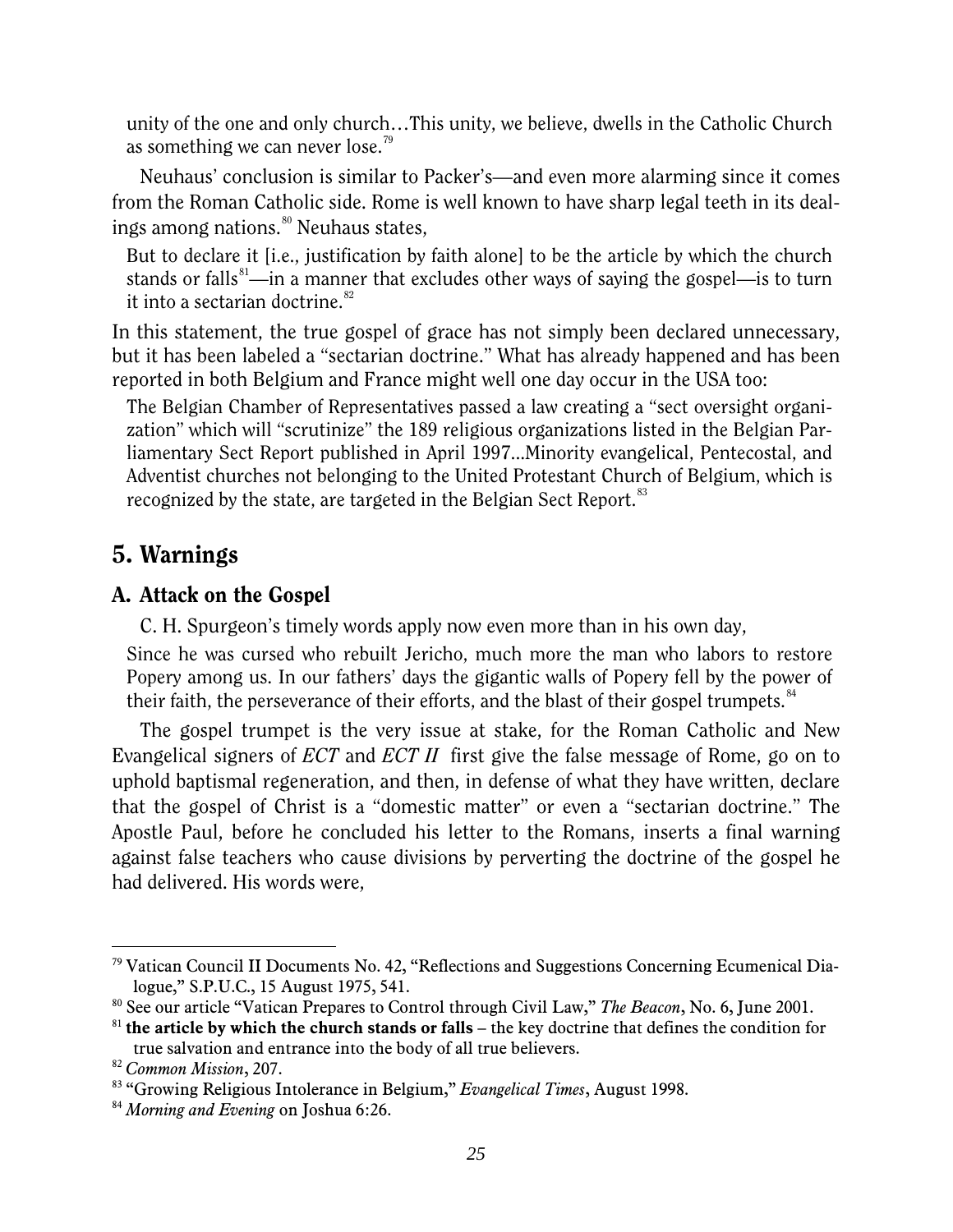Now I beseech you, brethren, mark them which cause divisions and offences contrary to the doctrine which ye have learned; and avoid them (Rom 16:17).

He also instructs Titus with a similar warning,

A man that is an heretick after the first and second admonition reject; Knowing that he that is such is subverted, and sinneth, being condemned of himself (Ti 3:10-11).

How serious is the Word of the Lord to true believers in this commandment? How serious is the truth of the gospel of Christ?

#### <span id="page-26-0"></span>B. Ecumenical Compromise

We have reached a watershed moment in history. Those who truly adhere to the gospel of Christ must hold that the gospel not only is the power of God unto salvation, but that, as such, it cannot be contaminated with any other gospel (Gal 1:8-9). Therefore, those who truly are ambassadors of the gospel of Christ must separate themselves, not only from Roman Catholicism and her sacramental claims, but also from the socalled New Evangelicals who have proposed this declaration of evangelical and Catholic unity, or have been party to it. In the Scriptures we are warned continually to separate from brothers who are in error.

We are considering men of our own day, some of whom have done outstanding work for the sake of the gospel in the past. But now that these men are acting consistently as false teachers, they must be treated as the Scripture directs us: separation *must* take place. "Is not my word like as a fire? saith the LORD; and like a hammer that breaketh the rock in pieces?" (Jer 23:29).

In the implementation of *ECT* and *ECT II*, J. I. Packer and Charles Colson, together with Timothy George, have been the prime movers. It is necessary now to apply biblical principles to these men and to those who support them. Since the gospel of Christ has been denied in these two documents, it is therefore necessary that they be treated as brothers who are in grievous error.

In our temporal world, infectious diseases are quarantined, and contaminated food is discarded, but the danger involved here is not only temporal. Ought not brothers who would deceive the saints of God—and draw them away into an ecumenical compromise that is contrary to the gospel of Christ—be separated from the saints of the Lord for the latter's eternal safety? God's presence demands holiness, separation from evil. Fellowship with evil shuts out God's gracious favor. "Wherefore come out from among them, and be ye separate, saith the Lord" (2Co 6:17).

#### <span id="page-26-1"></span>C. False Teachers

The testimony of the Holy Spirit in the Scriptures expressly forewarns God's people of principal teachers becoming false teachers, or grievous wolves. So it was in the early days of the church and right through history. The Church of Rome has been the main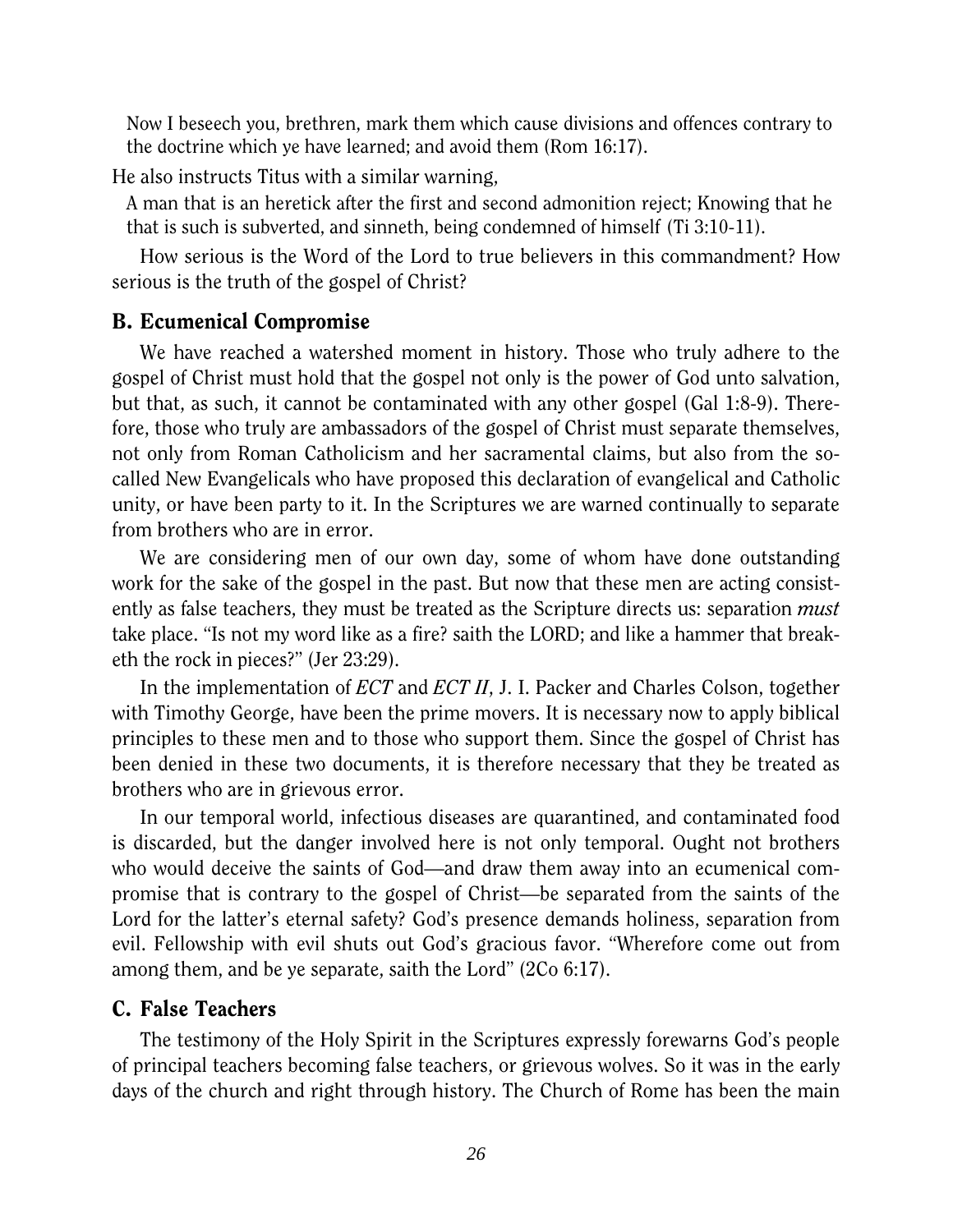apostate $85$  system throughout the centuries because she has embraced "the wise and learned" above Scripture, and because she has been the religion of kings and rulers. In history, as in our own day, she attracts scholars and philosophers, writers and businessmen. She has a form of godliness—notwithstanding errors, impieties, superstitions, and idolatries. And she has now engaged well-known teachers and pastors to lend the weight of their fleshly credit to her soul-destroying errors. The Lord warned of false prophets in sheep's clothing that are really ravening wolves (Mat 7:15). Leaving off sound doctrine is so serious that we are told,

Now the Spirit speaketh expressly, that in the latter times some shall depart from the faith, giving heed to seducing spirits, and doctrines of devils (1Ti 4:1-2).

The infallible Spirit of God testifies to the danger of apostasy. The apostle Paul cautioned the elders of the church at Ephesus about "grievous wolves…not sparing the flock" (Act 20:29). The same warning is given by the apostle Peter when he calls those who would bring in damnable heresies "false teachers" (2Pe 2:1).

There are several clear warnings in the New Testament from the Lord Jesus Christ and His apostles that a serious decline from the revealed truths of the gospel would occur even among professed disciples. It cannot be held that these warnings were only for the first days of the Christian faith! They are directly pertinent to all believers living through New Covenant times. $86$  In the religious climate of the present day, it is politically incorrect to say that any man has fallen into error and is acting the part of a false teacher or prophet. It is as though even these clear warnings were only for a certain period of early church history and not for us today.

It is for us, however, to fear the all-holy God and obey His commandment to "earnestly contend for the faith which was once delivered unto the saints" (Jude 1:3), and to "stand fast in one spirit, with one mind striving together for the faith of the gospel" (Phi 1:27). J. I. Packer, a world-renowned theologian, like a modern Pied Piper,  $s<sup>7</sup>$  is leading many thousands of evangelicals astray. Charles Colson, Bill Bright, Pat Robertson, Os Guinness, and many other prominent New Evangelicals have publicly denied the gospel in endorsing the anti-biblical terms and erroneous doctrinal concepts of the Church of Rome. All these men are acting as false brethren by falsely identifying Catholics as "our brothers and sisters in Christ." In doing so, they are reinforcing the tragic and catastrophic delusions of lost souls and denying them the substance of saving truth! Unless they come to public repentance, the church of the Lord Jesus Christ must

<span id="page-27-0"></span><sup>85</sup> **apostate** – having abandoned the fundamental doctrines of the faith, after earlier professing belief in Christ.

<span id="page-27-1"></span><sup>86</sup> **New Covenant times** – the period extending from Christ's earthly ministry to His second coming.

<span id="page-27-2"></span><sup>87</sup> **Pied Piper** – one who offers others strong yet delusive enticements (after "The Pied Piper of Hamelin," title and hero of a poem by Robert Browning).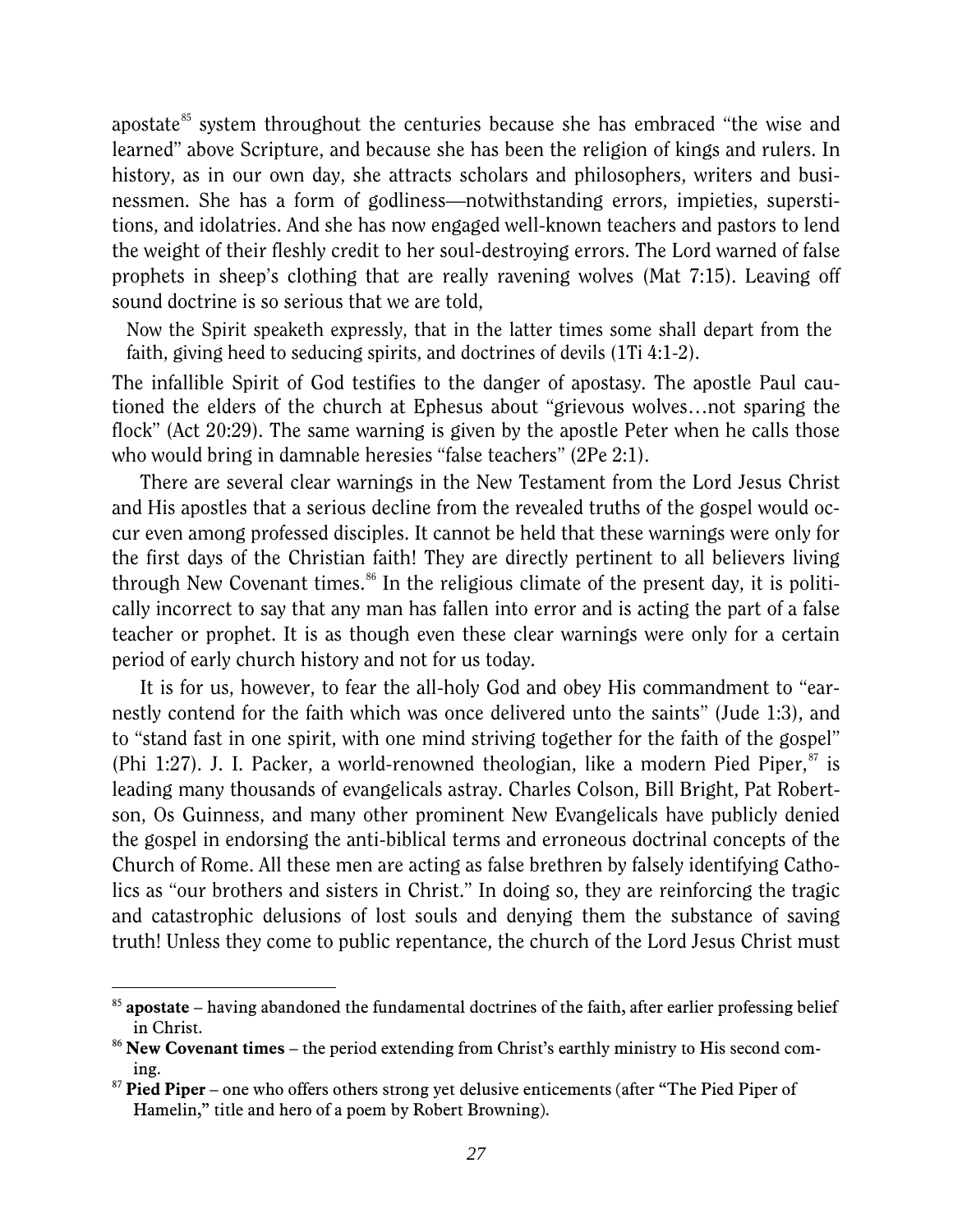not only separate from these men, but also go on to pray that the Lord would vindicate His truth.

Since it is the righteousness of the Lord Jesus Christ Himself, His glorious gospel, and the truth of His Word that is at stake here, we are obliged in the Spirit of Christ's love to pray, "O LORD God, to whom vengeance belongeth; O God, to whom vengeance belongeth, shew thyself" (Psa 94:1). May God, for the sake of His own glory, exhibit His just wrath toward all those who would pervert the gospel and make merchandise of His sheep.

#### <span id="page-28-0"></span>D. Conclusion

Despite its intention of "speak[ing] responsibly from our communities and to our communities," the document entitled *Evangelicals and Catholics Together: The Christian Mission in the Third Millennium* was clearly conceived in deception and negotiated by compromise. While declaring that they "reject any appearance of harmony that is purchased at the price of truth," it is clear from the document produced that the Roman Catholic position has been taken on every issue. Never is the biblical standard properly stated, applied, or upheld. The essential differences are put away in a few sentences because of the loose, erroneous definition of the term *Christian* as anyone who makes a profession of faith in Christ, regardless of their reliance upon their own works to earn God's favor for salvation. Although John 17 is quoted, it is misused because there Jesus was praying for His elect, not those who fall under *ECT's* mistaken definition of "Christian." Thus, in order to form this ecumenical compromise, its signers both Roman Catholic and the New Evangelical Protestant—have to disregard Holy Scripture, because their definition of "Christian" contradicts Philippians 3:8-9, Romans 3:24, 11:5-6, Ephesians 2:8-10, Romans 2:28-29, and many other similar passages. Their position before the Holy God and His Word is indefensible.

Yet *ECT* laments,

In many parts of the world, the relationship between these two communities [i.e., the Roman Catholic Church and the evangelical Protestant churches] is marked…more by propaganda and ignorance than by respect for the truth.

This statement applies directly to *ECT* itself: the Roman Catholic signatories have successfully propagandized and deceived the compromising, wishful-thinking New Evangelicals. Bible believers the world over need to rebuke in the strongest terms both groups of signatories because, despite all their pious words and good intentions, none of the signatories to the document has respected the truth of Scripture.

By demanding absolute moral obedience to herself, by controlling the Scripture by means of her "teaching authority," and by means of her sacrificial priesthood, the Roman Catholic Church moves once again to gather to herself the power she lost in the late 1700s at the end of the Inquisition. The means by which to regain her power have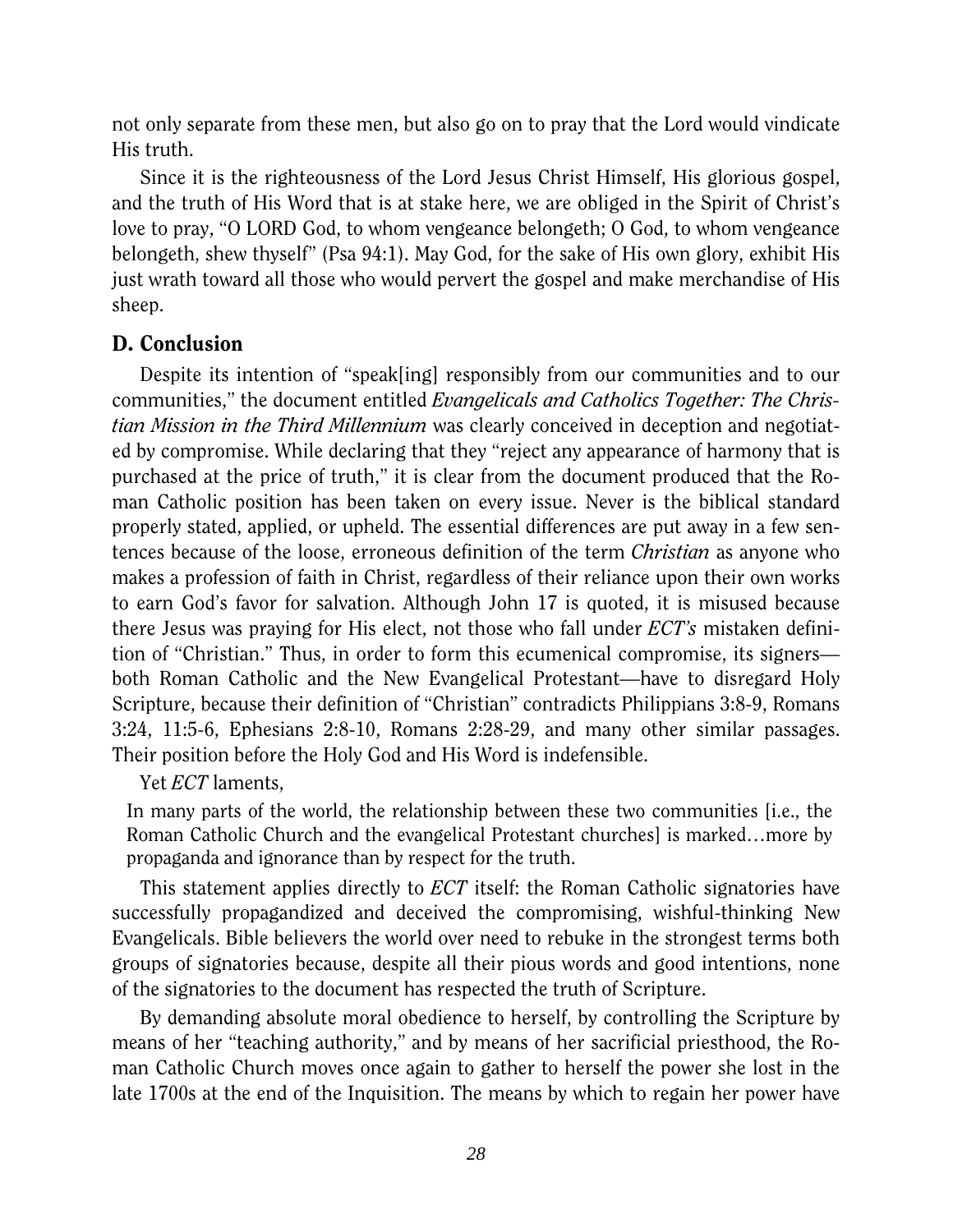not been the rack and dungeon of the Inquisition. Rather, it is primarily through the ecumenical movement that the necessary political power, obtainable through the ignorance of the truth of Scripture and through forced dependence on "Holy Mother Church," is being gathered. Whoever can commandeer this power, which is established and upheld by worldly means, is then the purported "church of Christ." This unmitigated desire for worldly power was the reason that the bloody Inquisition was carried on by the Roman Catholic Church for 605 years. Bible believing men and women all through those bloody centuries were martyred by the Roman Church for daring to confront that power-hungry system of their own day with the truth.

The true church of the Lord, throughout most of history, has been the little flock that remembers the Lord's Word and was not afraid. "Fear not, little flock; for it is your Father's good pleasure to give you the kingdom" (Luk 12:32). So it was for the Vaudois, the Waldenses, Lollards, and the Bohemians<sup>[88](#page-29-0)</sup> and for the men and women through the time of the Inquisition and the Reformation. One of our Savior's favorite themes was the servant who is faithful. In this day of apostasy and alignment of famous names with apostasy, it is imperative that in the Lord's grace we remain faithful to "the faith which was once delivered unto the saints" (Jude 1:3). Together, we commit ourselves then to the Lord in His sovereignty, to His gospel of grace alone through faith alone, and to His Word—which proclaims, as it is written, "My sheep hear my voice" (Joh 10:27). The distortion and perversion of true biblical doctrine leads to false Christianity and deceitful ecumenism. "Stand fast therefore in the liberty wherewith Christ hath made us free, and be not entangled again with the yoke of bondage" (Gal 5:1).

Let the trumpet sound loudly with Christian distinctives as it did at the time of the Reformation! God's Word is our only authority on earth. *Sola scriptura!* Let it be known that we are justified by grace only through faith only in Christ Jesus only! *Sola* 

<span id="page-29-0"></span><sup>88</sup> **Vaudois, Waldenses** – two names for the ascetic movement within Christianity founded around 1173 by Peter Waldo, a wealthy Italian merchant. Waldensian teachings were a forerunner of many Protestant beliefs, and also included an emphasis on voluntary poverty. They quickly came into conflict with the Catholic Church and were subject to intense persecution by 1215. Upon finding the ideas of the Reformation similar to their own, they merged into the larger Protestant movement in the  $16<sup>th</sup>$  century as Calvinists.

**Lollards** – pre-Protestant Christian movement that existed from the mid-14th century to the English Reformation. It was initially led by John Wycliffe, a Roman Catholic theologian who was dismissed from the University of Oxford in 1381 for criticism of the Roman Catholic Church. The Lollards' demands were primarily for reform of Western Christianity.

**Bohemians** – residents of the westernmost region of the present-day Czech Republic, and followers of Jan Hus (1369-1415), whose teachings included many biblical truths later embodied in the Reformation. Armed conflict with the Catholic rulers ensued upon his execution. The area remained mostly Hussite until the 1620s, when a Protestant defeat led to a forced return to Catholicism.